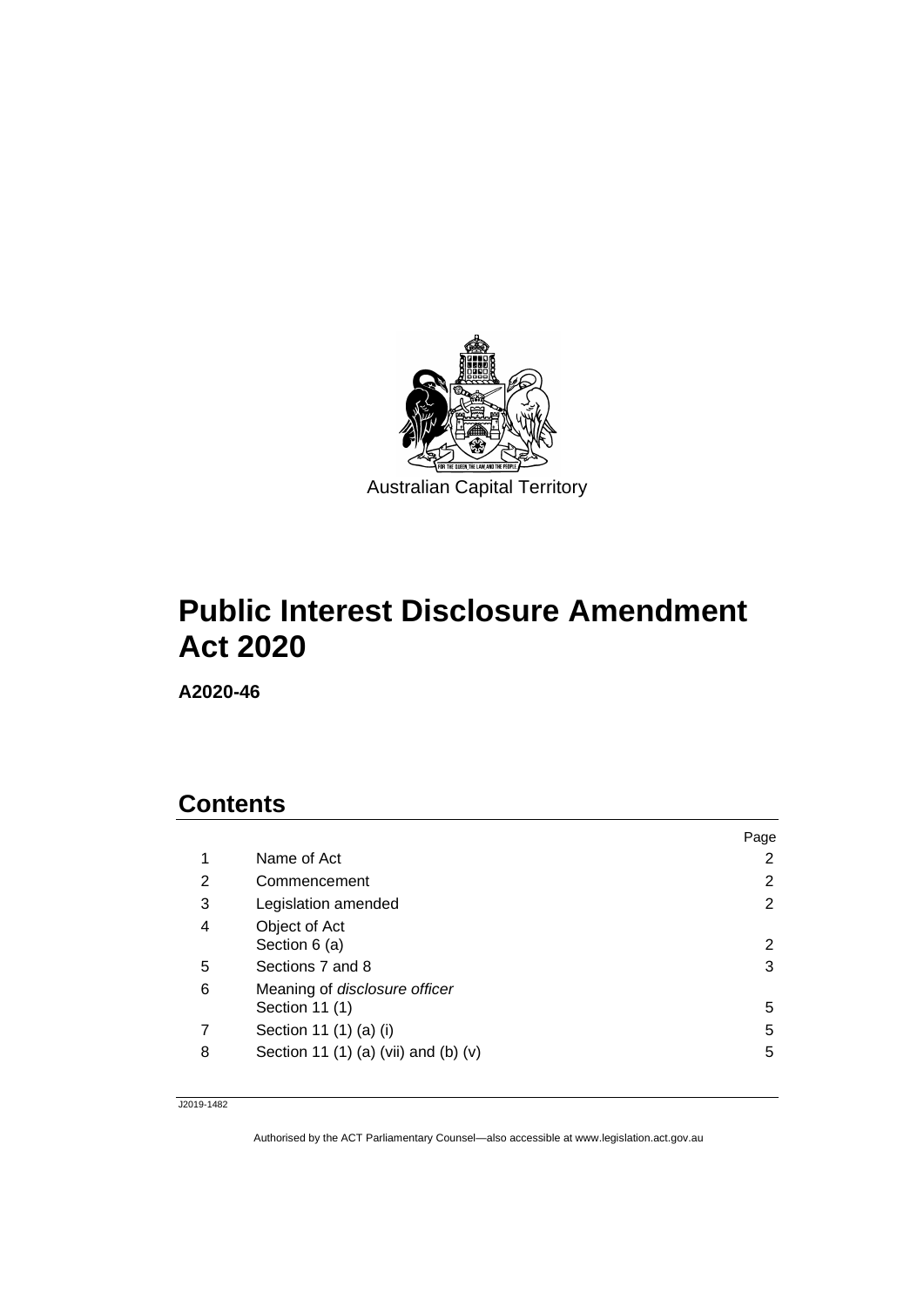| ×<br>. .<br>I<br>۰.<br>× |
|--------------------------|
|--------------------------|

| Section 11 (2) and (3) and note                        | 5                                                                                                                                                                                                                                                                                         |
|--------------------------------------------------------|-------------------------------------------------------------------------------------------------------------------------------------------------------------------------------------------------------------------------------------------------------------------------------------------|
| Meaning of relates to an entity                        |                                                                                                                                                                                                                                                                                           |
|                                                        | 6<br>6                                                                                                                                                                                                                                                                                    |
|                                                        | 10                                                                                                                                                                                                                                                                                        |
|                                                        | 11                                                                                                                                                                                                                                                                                        |
|                                                        | 14                                                                                                                                                                                                                                                                                        |
|                                                        |                                                                                                                                                                                                                                                                                           |
| Section 24 (1) (b), except note                        | 15                                                                                                                                                                                                                                                                                        |
| Section 24 (2) and (3) and note                        | 16                                                                                                                                                                                                                                                                                        |
| Section 25 heading                                     | 16                                                                                                                                                                                                                                                                                        |
| Section 25 (1)                                         | 16                                                                                                                                                                                                                                                                                        |
| Section 25 (1) (b)                                     | 17                                                                                                                                                                                                                                                                                        |
| Section 25 (1) (d)                                     | 17                                                                                                                                                                                                                                                                                        |
| Section 25 (1) (d) (iii)                               | 17                                                                                                                                                                                                                                                                                        |
| Section 25 (2)                                         | 17                                                                                                                                                                                                                                                                                        |
| Limitations on obligations to keep people informed etc | 17                                                                                                                                                                                                                                                                                        |
|                                                        | 18                                                                                                                                                                                                                                                                                        |
|                                                        | 18                                                                                                                                                                                                                                                                                        |
|                                                        | 18                                                                                                                                                                                                                                                                                        |
|                                                        | 19                                                                                                                                                                                                                                                                                        |
|                                                        | 21                                                                                                                                                                                                                                                                                        |
|                                                        | 22                                                                                                                                                                                                                                                                                        |
|                                                        | 22                                                                                                                                                                                                                                                                                        |
| Section 29 (1) (a)                                     | 22                                                                                                                                                                                                                                                                                        |
| Section 29 (2)                                         | 22                                                                                                                                                                                                                                                                                        |
| Section 29 (4) and (5)                                 | 22                                                                                                                                                                                                                                                                                        |
| Section 30 heading                                     | 23                                                                                                                                                                                                                                                                                        |
| Section 30 (1)                                         | 23                                                                                                                                                                                                                                                                                        |
| Section 30 (1) (b)                                     | 23                                                                                                                                                                                                                                                                                        |
| Section 30 (2)                                         | 23                                                                                                                                                                                                                                                                                        |
| Section 31 heading                                     | 23                                                                                                                                                                                                                                                                                        |
| Section 31 (1)                                         | 24                                                                                                                                                                                                                                                                                        |
|                                                        | Section 12<br>Part 3<br>Part 4 heading<br>Sections 18 to 20<br>Sections 22 and 23<br>Public sector entity must take action<br>Section 26 (1)<br>Section 26 (1), examples<br>Section 26 (3) and (4)<br>New section 26A<br>Section 27<br>Section 28<br>Section 29 heading<br>Section 29 (1) |

contents 2 Public Interest Disclosure Amendment Act 2020

A2020-46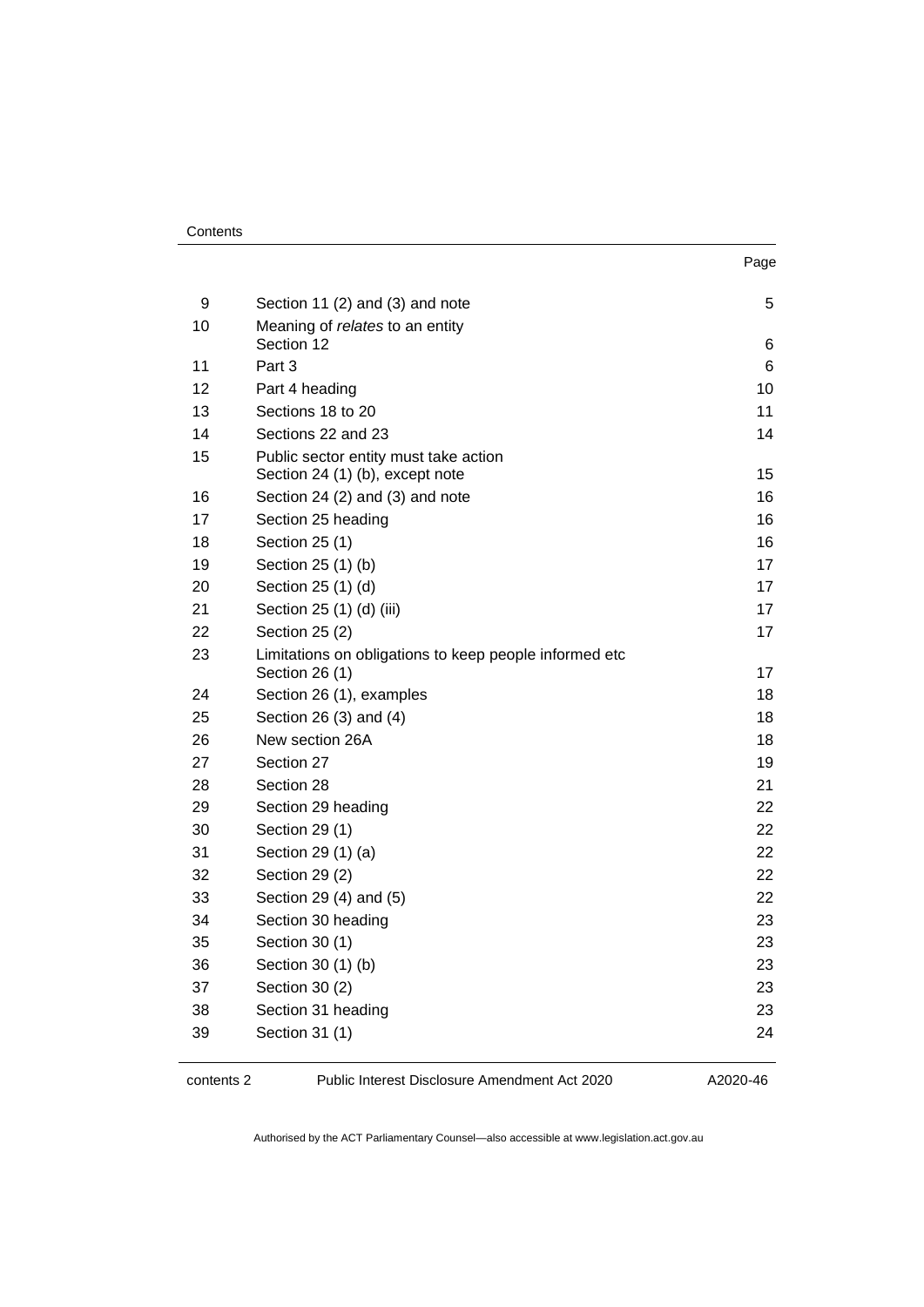#### **Contents**

|    |                                                                                                                                          | Page |
|----|------------------------------------------------------------------------------------------------------------------------------------------|------|
| 40 | Section 31 (2) (a)                                                                                                                       | 24   |
| 41 | Section 31 (2), note                                                                                                                     | 24   |
| 42 | Section 32 heading                                                                                                                       | 24   |
| 43 | Section 32 (1)                                                                                                                           | 24   |
| 44 | Sections 33 and 34                                                                                                                       | 25   |
| 45 | Part 7 heading                                                                                                                           | 27   |
| 46 | Section 36                                                                                                                               | 27   |
| 47 | Loss of protection<br>Section 37                                                                                                         | 27   |
| 48 | Section 37 (1) (a)                                                                                                                       | 27   |
| 49 | Section 37 (1) (b)                                                                                                                       | 28   |
| 50 | Section 37 (2)                                                                                                                           | 28   |
| 51 | Damages for detrimental action<br>Section 41 (1)                                                                                         | 28   |
| 52 | Section 42                                                                                                                               | 28   |
| 53 | Protection of officials from liability<br>Section 43 (3), definition of official, paragraph (a)                                          | 30   |
| 54 | Section 43 (3), definition of official, paragraph (d)                                                                                    | 30   |
| 55 | Offences—use or divulge protected information<br>Section 44 (6), definition of person to whom this section applies,<br>paragraph (a) (i) | 30   |
| 56 | Section 44 (6), definition of person to whom this section applies,<br>paragraph (a) (iv)                                                 | 30   |
| 57 | Section 44 (6), definition of <i>protected information</i> , examples                                                                    | 31   |
| 58 | New section 45                                                                                                                           | 31   |
| 59 | Approved forms<br>Section 46                                                                                                             | 32   |

| 58 | New section 45                                              | 31 |
|----|-------------------------------------------------------------|----|
| 59 | Approved forms<br>Section 46                                | 32 |
| 60 | New section 48                                              | 33 |
| 61 | Dictionary, note 2                                          | 33 |
| 62 | Dictionary, definitions of commissioner and contact details | 33 |
| 63 | Dictionary, definition of <i>discloser</i>                  | 33 |
| 64 | Dictionary, definition of disclosure officer                | 34 |
| 65 | Dictionary, definition of <i>investigating entity</i>       | 34 |

Public Interest Disclosure Amendment Act 2020

contents 3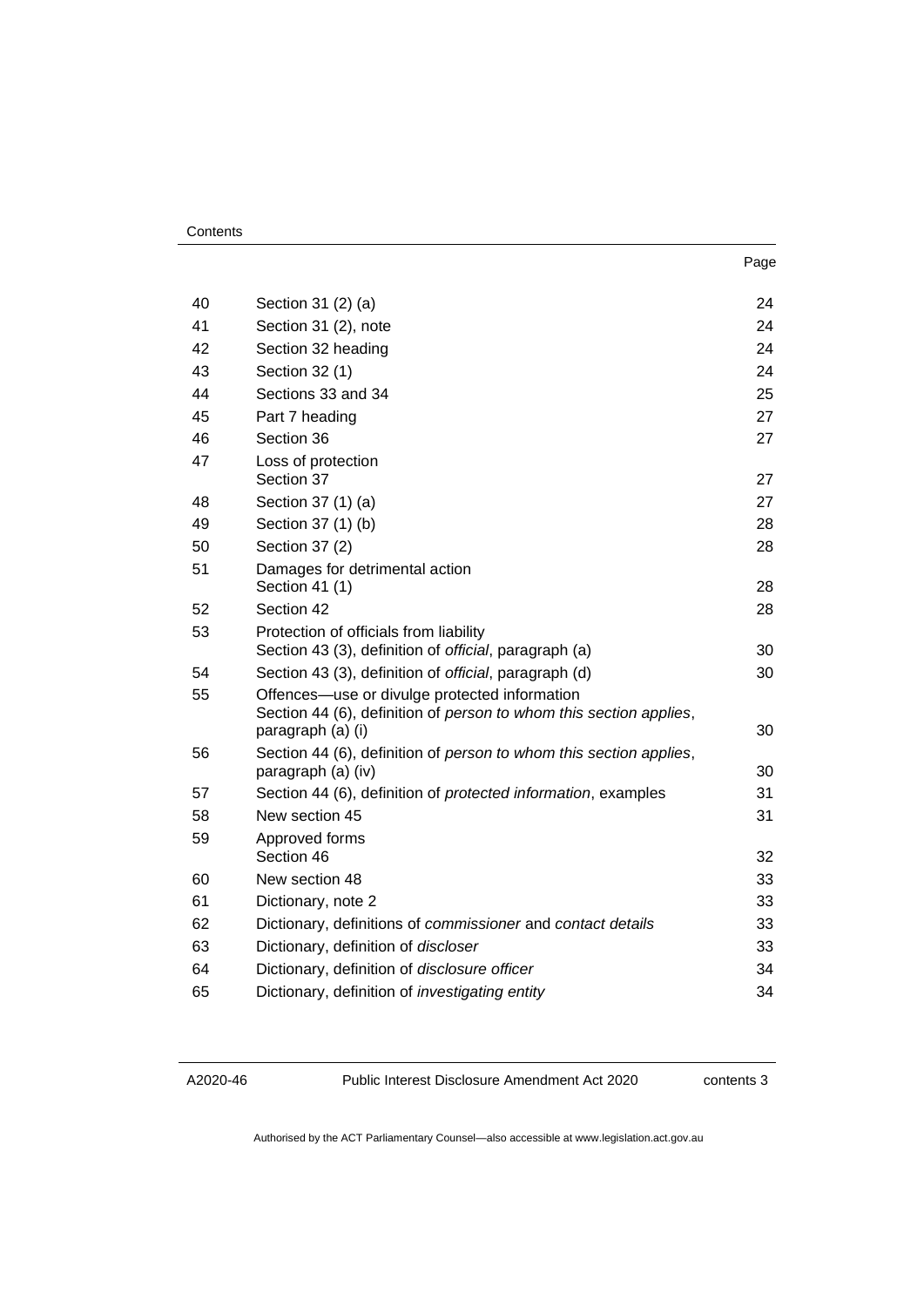| Contents |
|----------|
|----------|

| . .<br>×<br>۰.<br>× |
|---------------------|
|---------------------|

| <b>Schedule 1</b> | <b>Consequential and other amendments</b> | 35 |
|-------------------|-------------------------------------------|----|
| <b>Part 1.1</b>   | <b>Freedom of Information Act 2016</b>    | 35 |
| <b>Part 1.2</b>   | <b>Integrity Commission Act 2018</b>      | 35 |
| <b>Part 1.3</b>   | <b>Ombudsman Act 1989</b>                 | 39 |
| <b>Part 1.4</b>   | <b>Public Sector Management Act 1994</b>  | 40 |

contents 4 Public Interest Disclosure Amendment Act 2020

A2020-46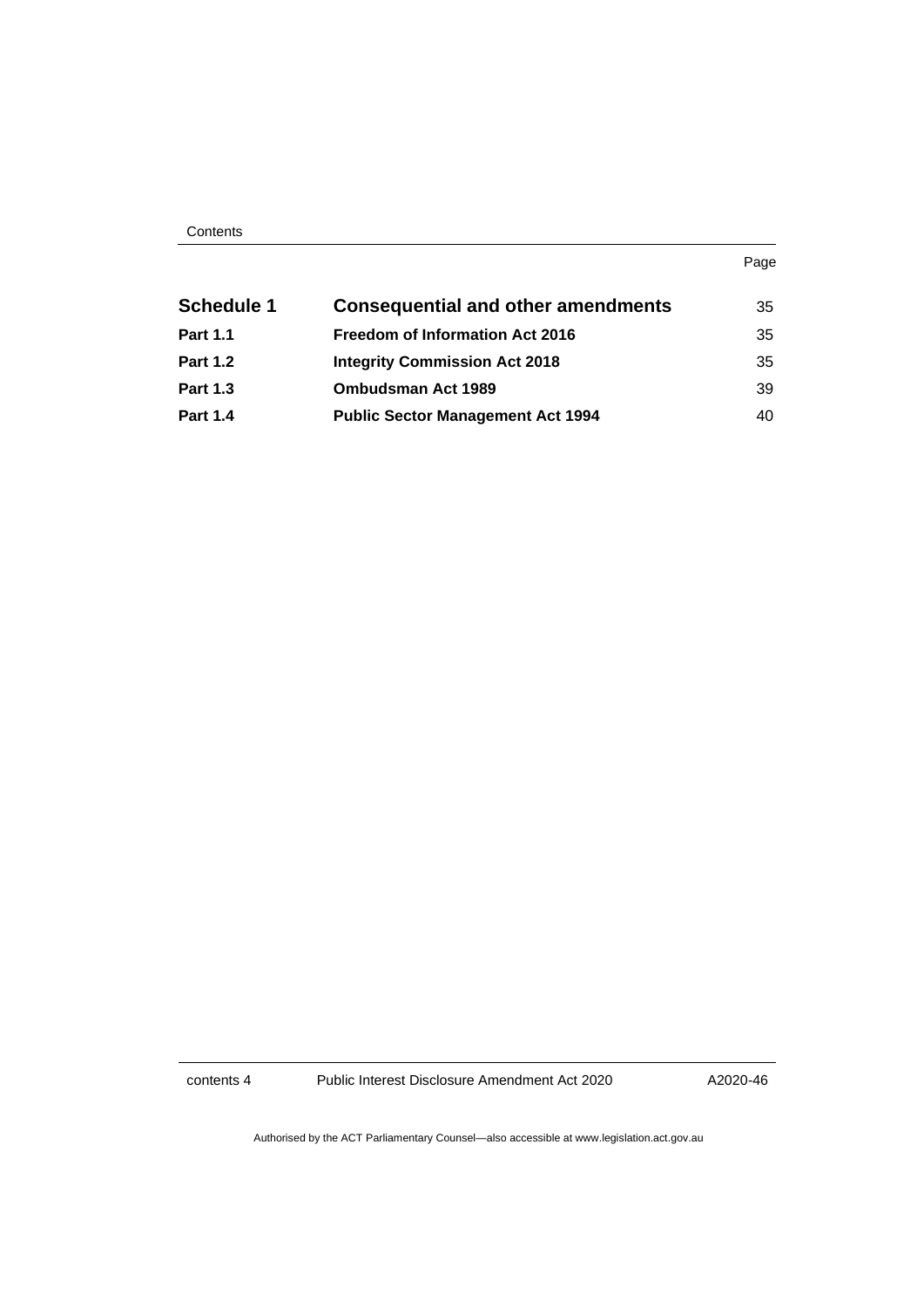

# **Public Interest Disclosure Amendment Act 2020**

**A2020-46**

ֺֺׅ֡֡֡֬֞

An Act to amend the *[Public Interest Disclosure Act 2012](http://www.legislation.act.gov.au/a/2012-43)*, and for other purposes

The Legislative Assembly for the Australian Capital Territory enacts as follows:

J2019-1482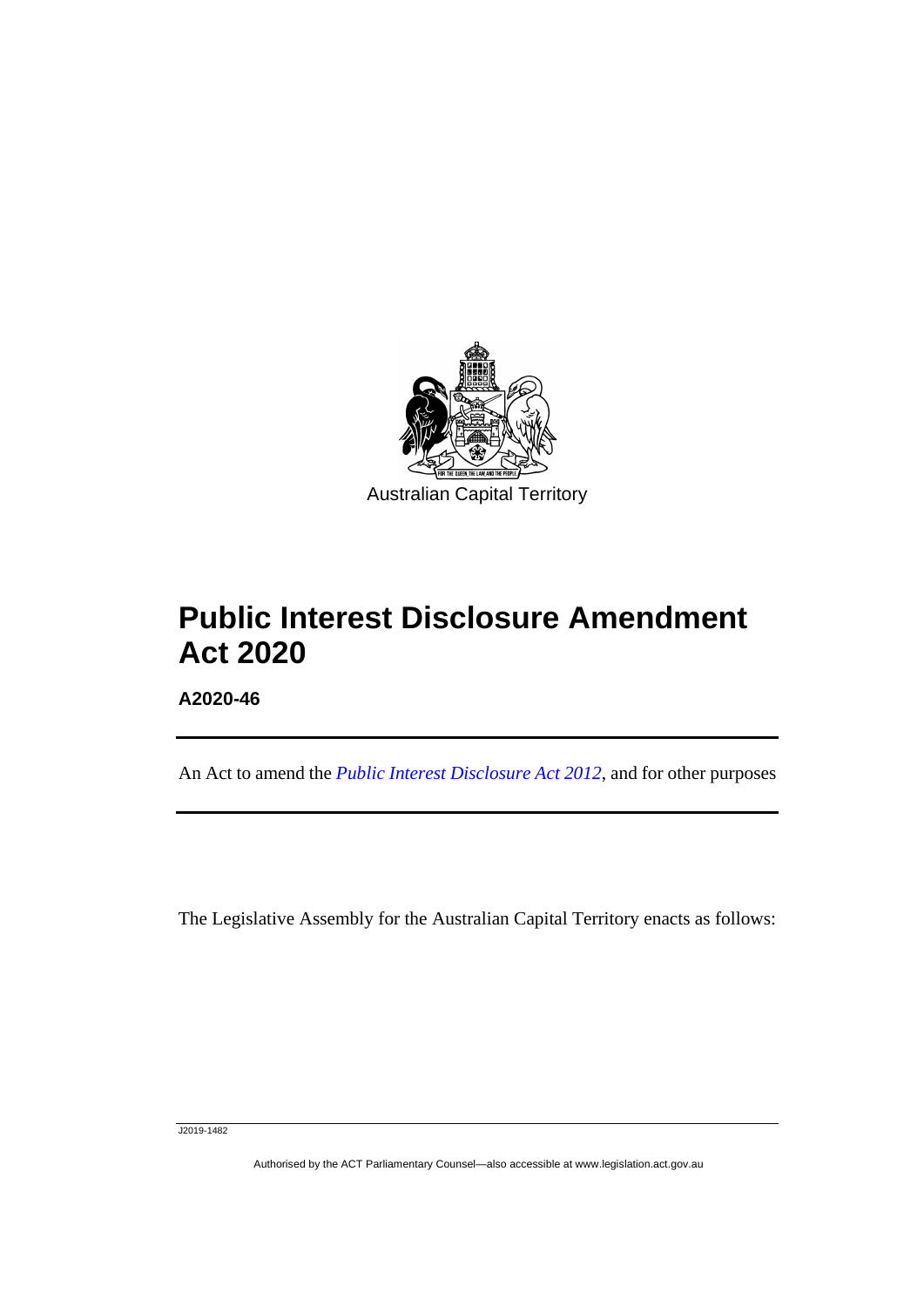# <span id="page-5-2"></span><span id="page-5-1"></span><span id="page-5-0"></span>**1 Name of Act** This Act is the *Public Interest Disclosure Amendment Act 2020*. **2 Commencement** This Act commences on a day fixed by the Minister by written notice. *Note 1* The naming and commencement provisions automatically commence on the notification day (see [Legislation Act,](http://www.legislation.act.gov.au/a/2001-14) s 75 (1)). *Note 2* A single day or time may be fixed, or different days or times may be fixed, for the commencement of different provisions (se[e Legislation Act,](http://www.legislation.act.gov.au/a/2001-14) s 77 (1)). *Note 3* If a provision has not commenced within 6 months beginning on the notification day, it automatically commences on the first day after that period (se[e Legislation Act,](http://www.legislation.act.gov.au/a/2001-14) s 79). **3 Legislation amended** This Act amends the *[Public Interest Disclosure Act 2012](http://www.legislation.act.gov.au/a/2012-43)*. *Note* This Act also amends other legislation (see sch 1). **4 Object of Act Section 6 (a)** *omit* make public interest disclosures *substitute* disclose disclosable conduct

<span id="page-5-3"></span>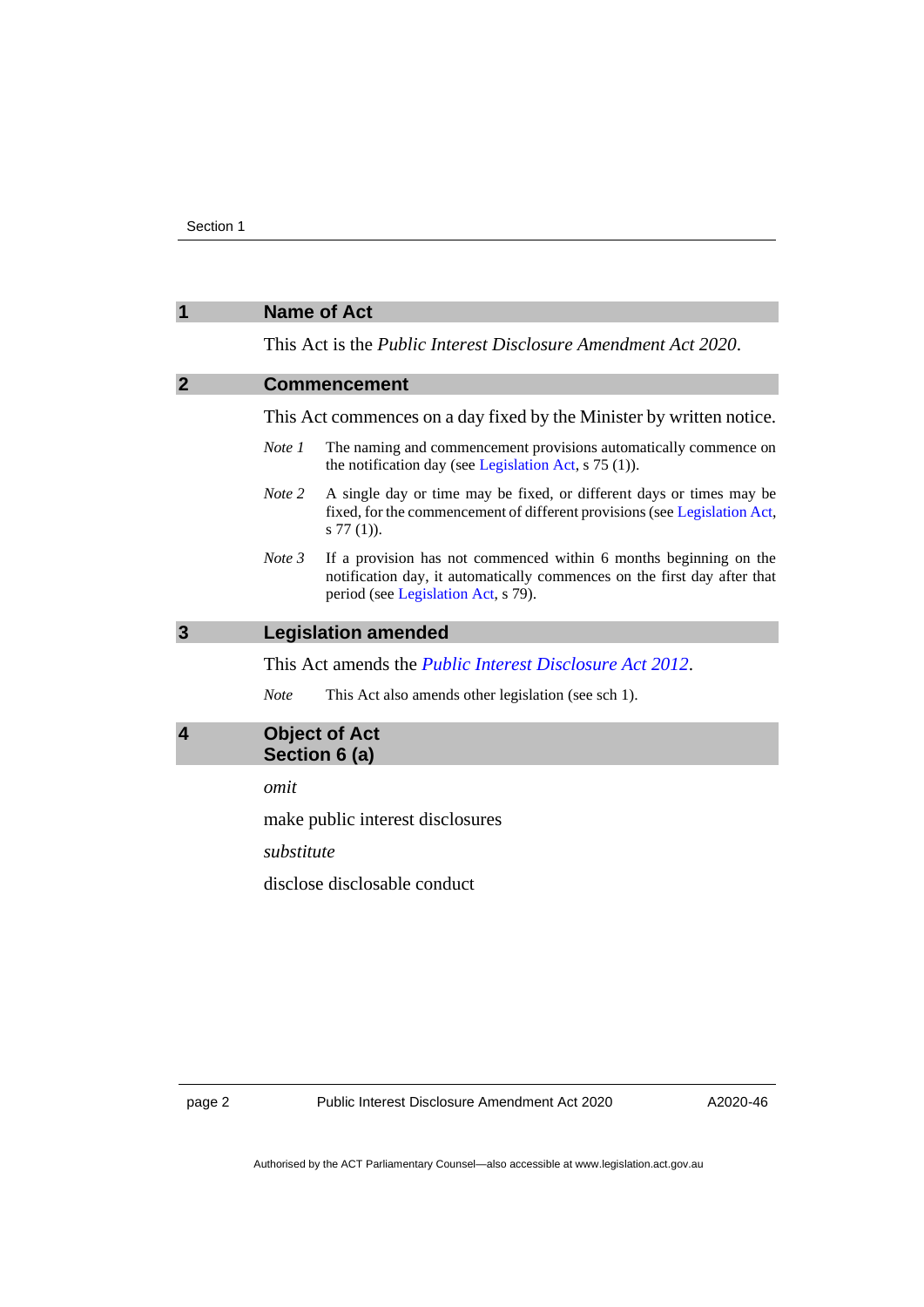<span id="page-6-0"></span>

| Sections 7 and 8 |  |  |  |
|------------------|--|--|--|
|------------------|--|--|--|

*substitute* 

### **7 Meaning of** *public interest disclosure*

In this Act:

*public interest disclosure* means a disclosure of disclosable conduct that is taken to be a public interest disclosure under section 17A (3) or section 27 (4).

- *Note 1* Disclosers and witnesses in relation to public interest disclosures are protected from liability (see pt 7).
- *Note* 2 A discloser for a public interest disclosure may forfeit protections (see s 37).

# **8 Meaning of** *disclosable conduct*

- (1) For this Act, *disclosable conduct* means an action or a policy, practice or procedure of a public sector entity, or public official for a public sector entity, that—
	- (a) is maladministration; or
	- (b) results in a substantial and specific danger to public health or safety, or the environment.
- (2) However, *disclosable conduct* does not include an action or a policy practice or procedure of a public sector entity, or a public official for a public sector entity, that—
	- (a) relates to a personal work-related grievance of the person disclosing the conduct; or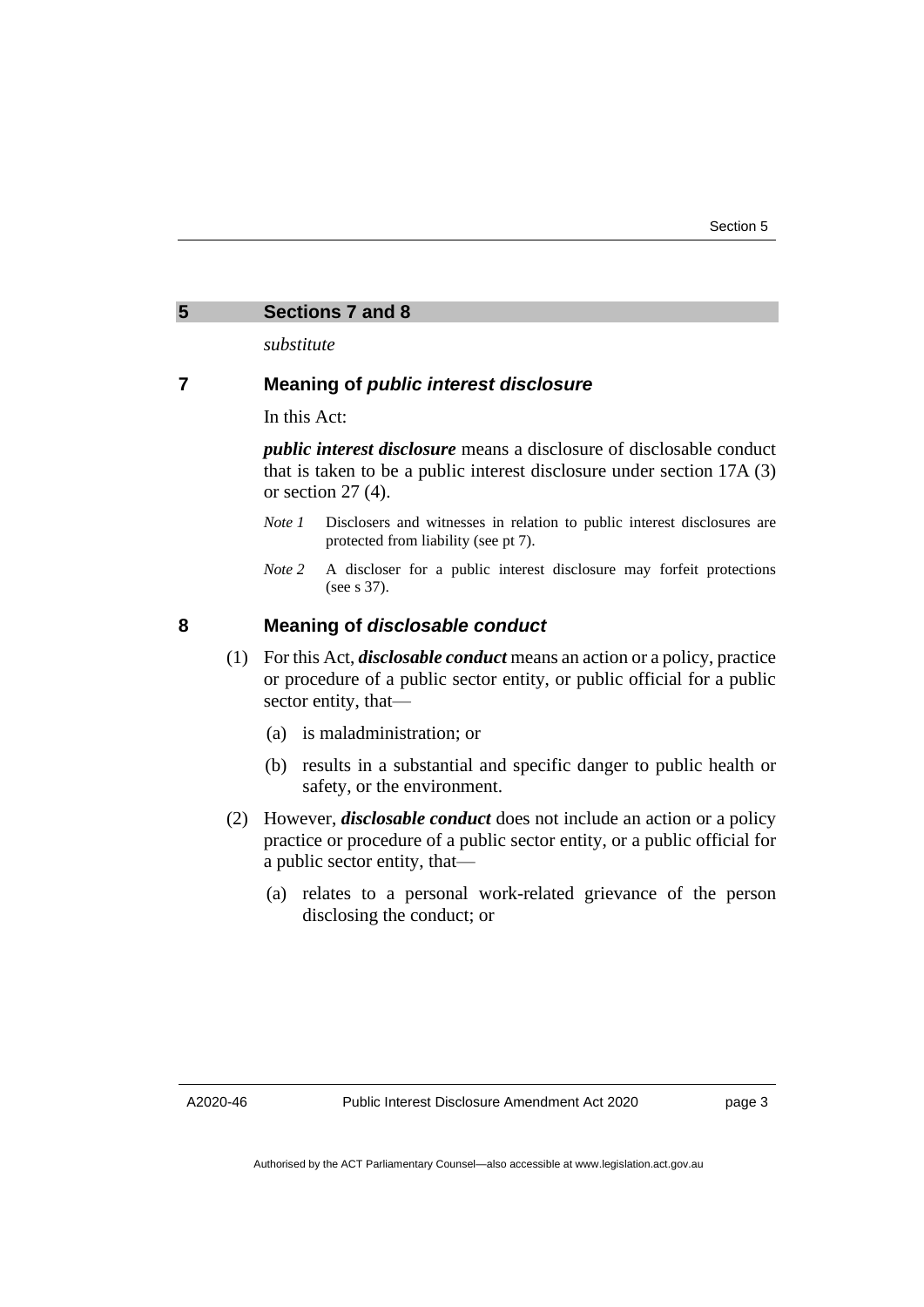(b) is to give effect to a policy of the Territory about amounts, purposes or priorities of public expenditure.

#### **Examples—par (a)**

- 1 an interpersonal conflict between the person and another employee
- 2 a decision not to approve the person's leave application
- 3 a decision relating to the employment, transfer or promotion of the person
- 4 a decision relating to the terms and conditions of employment of the person
- 5 a decision to suspend or terminate the employment of the person, or to discipline the person
- (3) In this section:

*environment*—see the *[Environment Protection Act 1997](http://www.legislation.act.gov.au/a/1997-92)*, dictionary.

*maladministration* means conduct or a policy, practice or procedure that—

- (a) results in a substantial mismanagement of public resources or public funds; or
- (b) involves substantial mismanagement in the performance of official functions.

*public funds* means funds available to, or under the control of, a public sector entity including public and trust money within the meaning of the *[Financial Management Act 1996](http://www.legislation.act.gov.au/a/1996-22)*.

*public health or safety* includes the health or safety of people—

- (a) under lawful care or control; or
- (b) using community facilities or services provided by the private sector or public sector; or
- (c) in workplaces.

#### **Examples—par (a)**

- 1 students under the care or control of a teacher
- 2 patients in a health facility
- 3 detainees in a correctional facility

page 4 Public Interest Disclosure Amendment Act 2020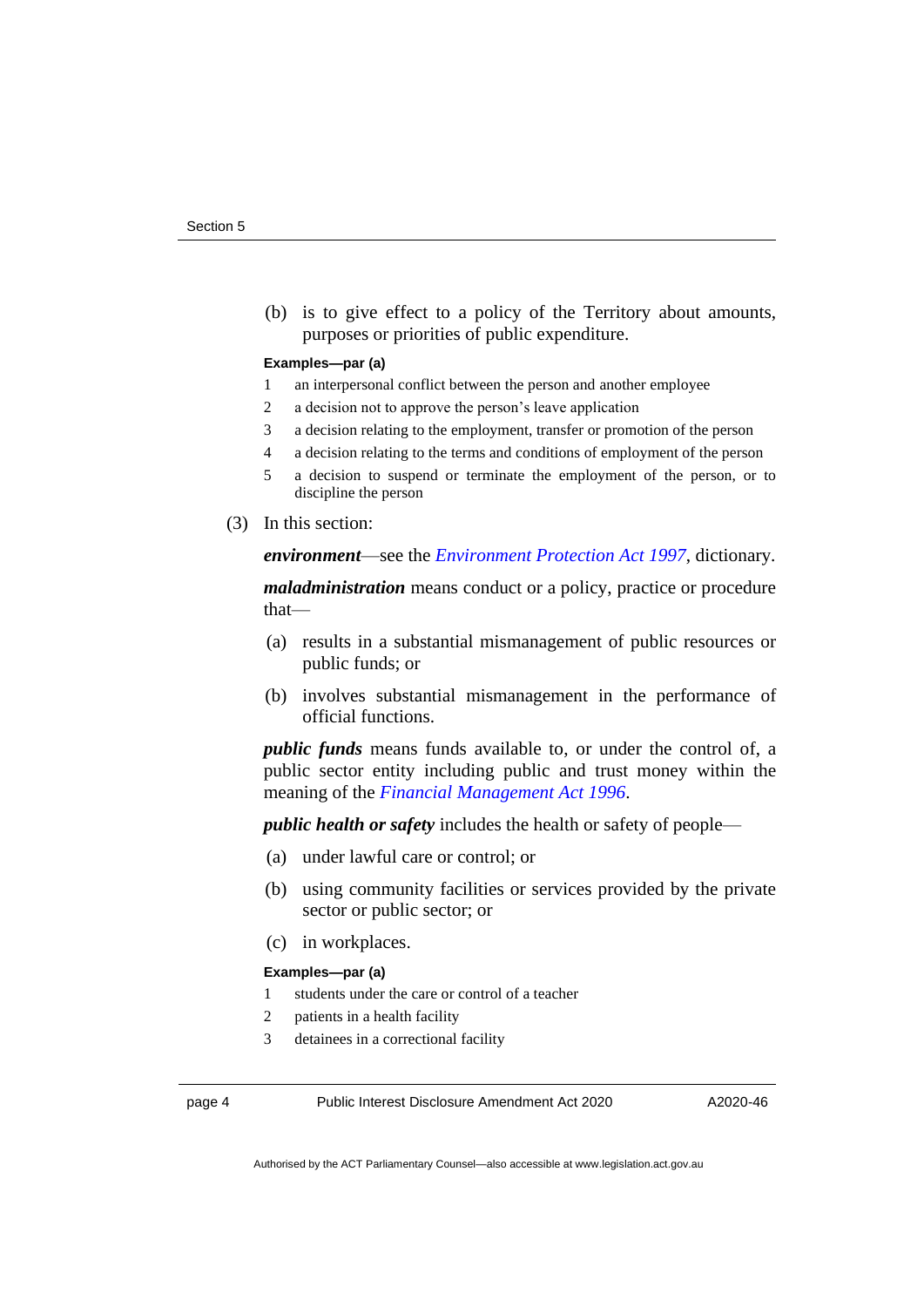<span id="page-8-0"></span>

| 6 | <b>Meaning of disclosure officer</b> |
|---|--------------------------------------|
|   | <b>Section 11 (1)</b>                |

*omit*

public interest disclosure

*substitute*

disclosure of disclosable conduct

<span id="page-8-1"></span>

*substitute*

(i) the public sector standards commissioner; or

<span id="page-8-2"></span>

| 8 | Section 11 (1) (a) (vii) and (b) (v) |
|---|--------------------------------------|
|   |                                      |

*omit*

declared

*substitute*

nominated

#### <span id="page-8-3"></span>**9 Section 11 (2) and (3) and note**

*substitute*

- (2) The head of a public sector entity must—
	- (a) nominate at least 1 person to be a disclosure officer for disclosures of disclosable conduct for the entity; and
	- (b) publish the disclosure officer's contact details on the entity's website; and
	- (c) if the entity is not the integrity commissioner—give the disclosure officer's contact details to the integrity commissioner.

A2020-46

Public Interest Disclosure Amendment Act 2020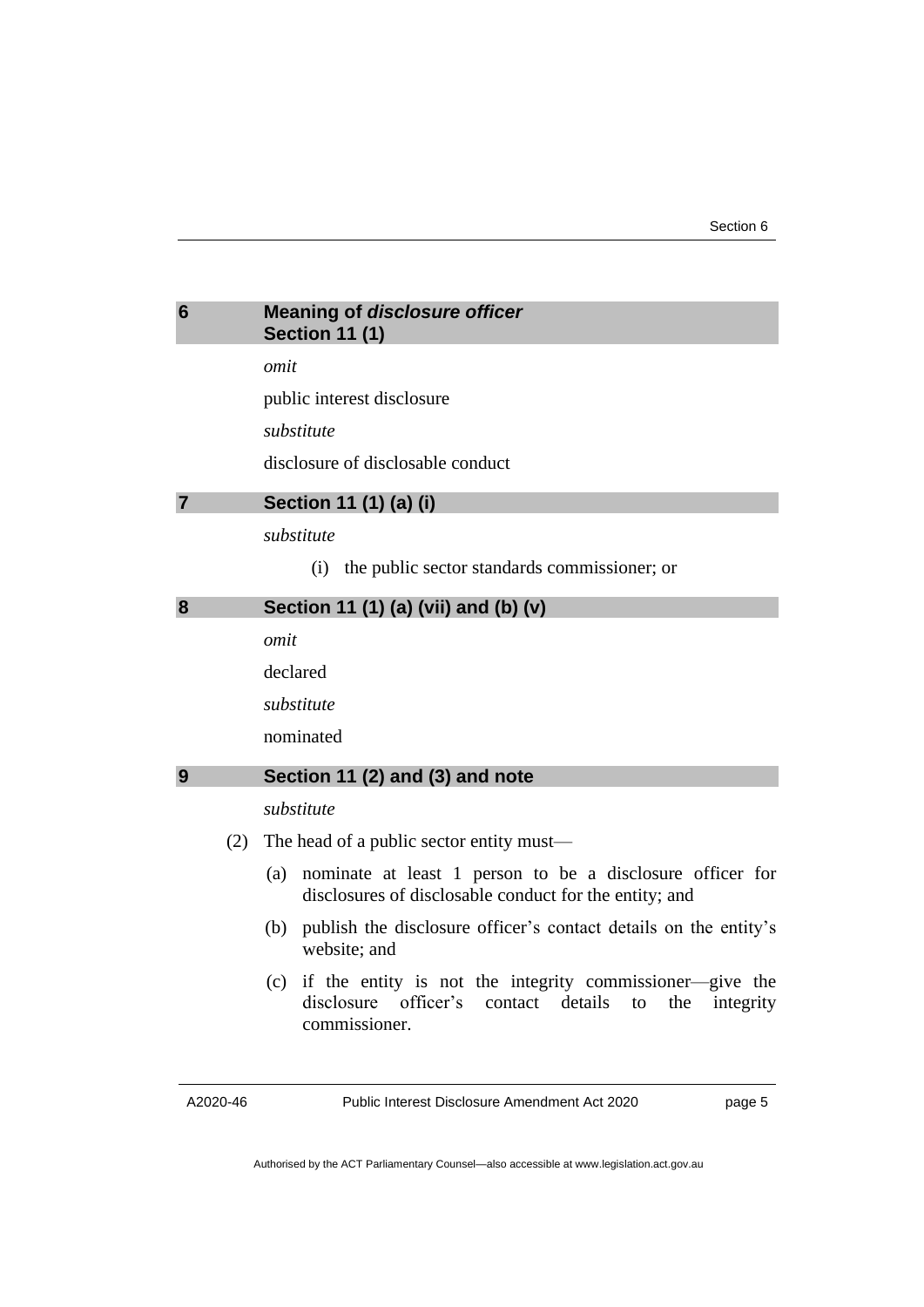(3) The integrity commissioner must publish, on the integrity commissioner's website, the contact details given under subsection  $(2)$  (c).

# <span id="page-9-0"></span>**10 Meaning of** *relates* **to an entity Section 12**

*before*

public interest disclosure

*insert*

disclosure of disclosable conduct or a

# <span id="page-9-1"></span>**11 Part 3**

*substitute*

# **Part 3 Disclosing disclosable conduct**

### **14 Anyone may disclose disclosable conduct**

Any person may disclose disclosable conduct.

### **15 Who disclosure of disclosable conduct may be made to**

- (1) A person may disclose disclosable conduct to—
	- (a) a disclosure officer; or
	- (b) a Minister; or
	- (c) if the person is a public official for a public sector entity—
		- (i) a person who, directly or indirectly, supervises or manages the person; or
		- (ii) for a public sector entity that has a governing board—a member of the board; or

page 6 Public Interest Disclosure Amendment Act 2020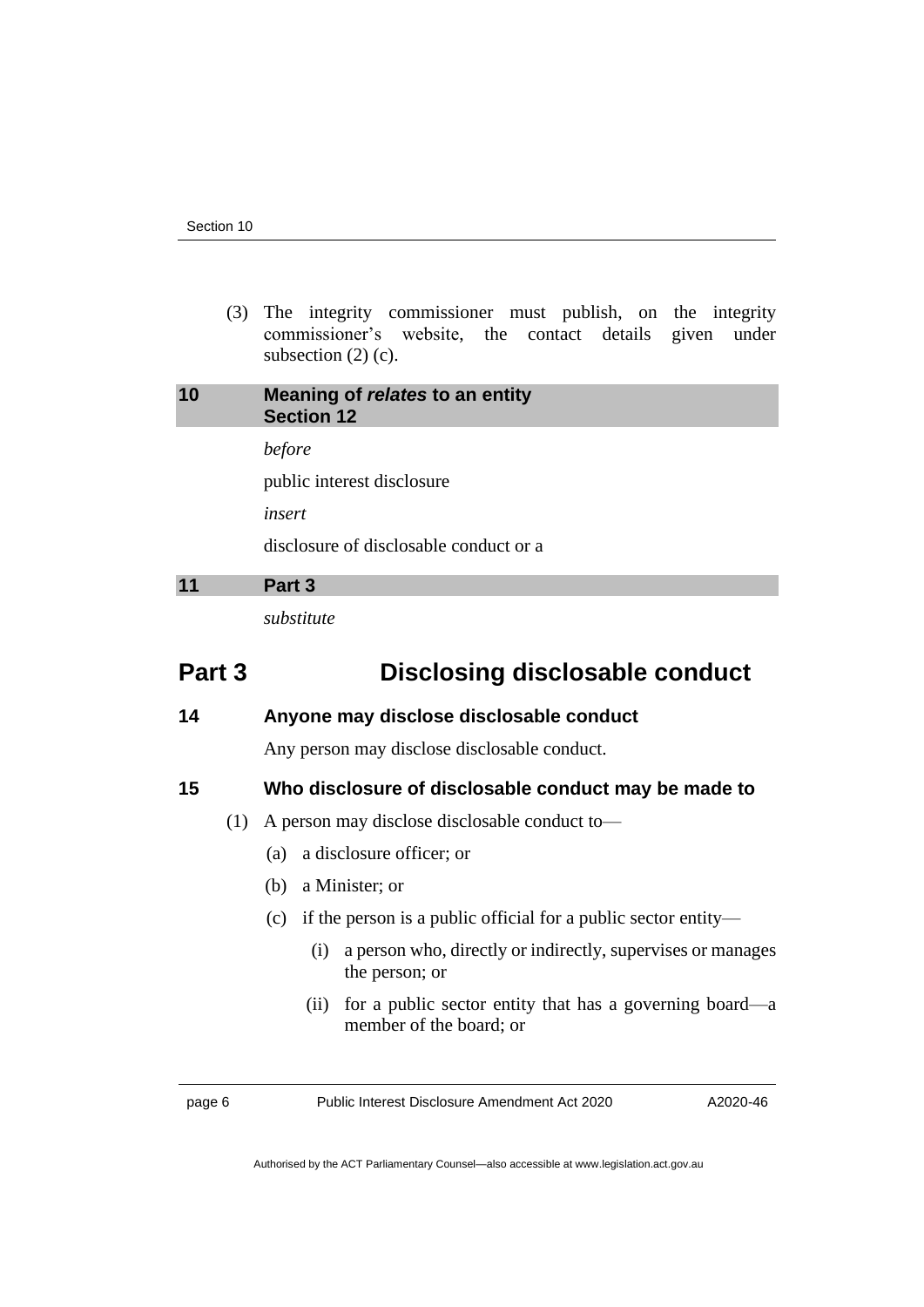(iii) a public official of the entity who has the function of receiving information of the kind being disclosed or taking action in relation to that kind of information.

#### **Examples**

- 1 the chief financial officer of a public sector entity in relation to a disclosure about a substantial mismanagement of public resources by an employee of the entity
- 2 a public official on a clinical standards committee for a public hospital in relation to a disclosure about medical malpractice at the hospital that was resulting in a substantial danger to public health
- (2) If disclosable conduct is disclosed to a person mentioned in subsection (1) (b) or (c), the person must give a copy of the disclosure to a disclosure officer.
	- *Note 1* A person must comply with s (2) as soon as possible after receiving the disclosure of disclosable conduct (see [Legislation Act,](http://www.legislation.act.gov.au/a/2001-14) s 151B).
	- *Note 2* A person who discloses disclosable conduct may disclose the conduct to the Legislative Assembly or a journalist in certain circumstances (see s 27).

# **16 How to disclose disclosable conduct**

- (1) A disclosure of disclosable conduct may be made—
	- (a) orally or in writing; and
	- (b) using any form of electronic communication; and
	- (c) anonymously; and
	- (d) without the person disclosing the disclosable conduct asserting that the disclosure is made under this Act.

#### **Example**

Tranh comments to her supervisor during a coffee break that she believes there are a number of significant irregularities in the ordering of office supplies for her business unit. Tranh does not ask or infer that the irregularities should be investigated.

A2020-46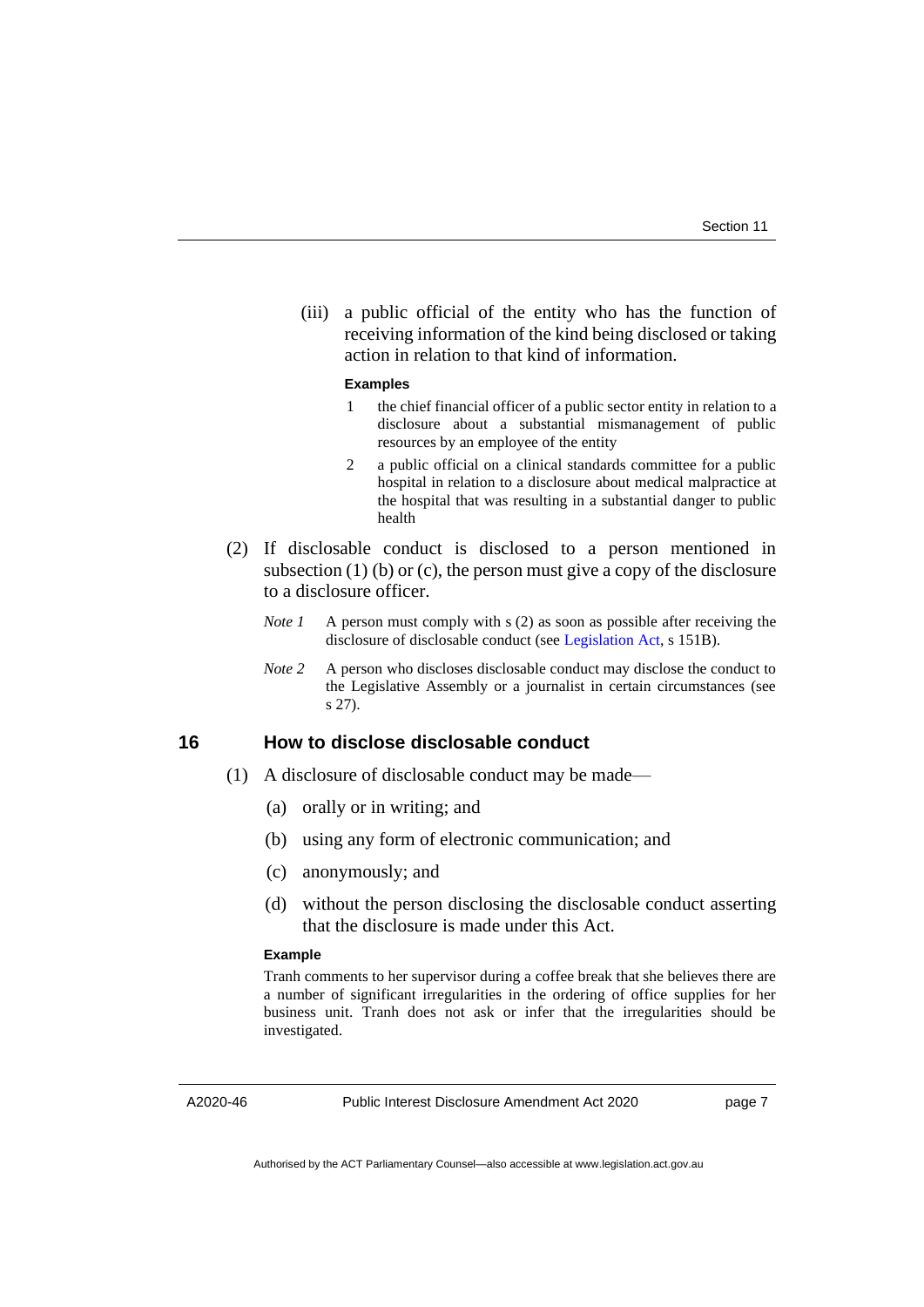- (2) If the disclosure is made orally to a person mentioned in section  $15(1)$ —
	- (a) the person must make a written record of the disclosure; and
	- (b) the written record is taken to be a disclosure of disclosable conduct.
- (3) In this section:

*electronic communication* means communication by telephone, email, fax or any other electronic means.

#### **17 Giving disclosure of disclosable conduct to integrity commissioner**

- (1) This section applies to a disclosure officer (other than the integrity commissioner), if—
	- (a) a person discloses disclosable conduct to the disclosure officer; and
	- (b) the disclosure officer is satisfied on reasonable grounds that the disclosure is—
		- (i) about disclosable conduct; and
		- (ii) disclosed in good faith; and
	- (c) the disclosure is not about the integrity commissioner.
	- *Note* For disclosures about disclosable conduct of the integrity commissioner, see s 26A.
- (2) The disclosure officer must—
	- (a) give a copy of the disclosure to the integrity commissioner; and
	- (b) if the person who disclosed the conduct did not disclose the conduct anonymously—
		- (i) give the integrity commissioner the person's name and contact details; and

page 8 Public Interest Disclosure Amendment Act 2020

A2020-46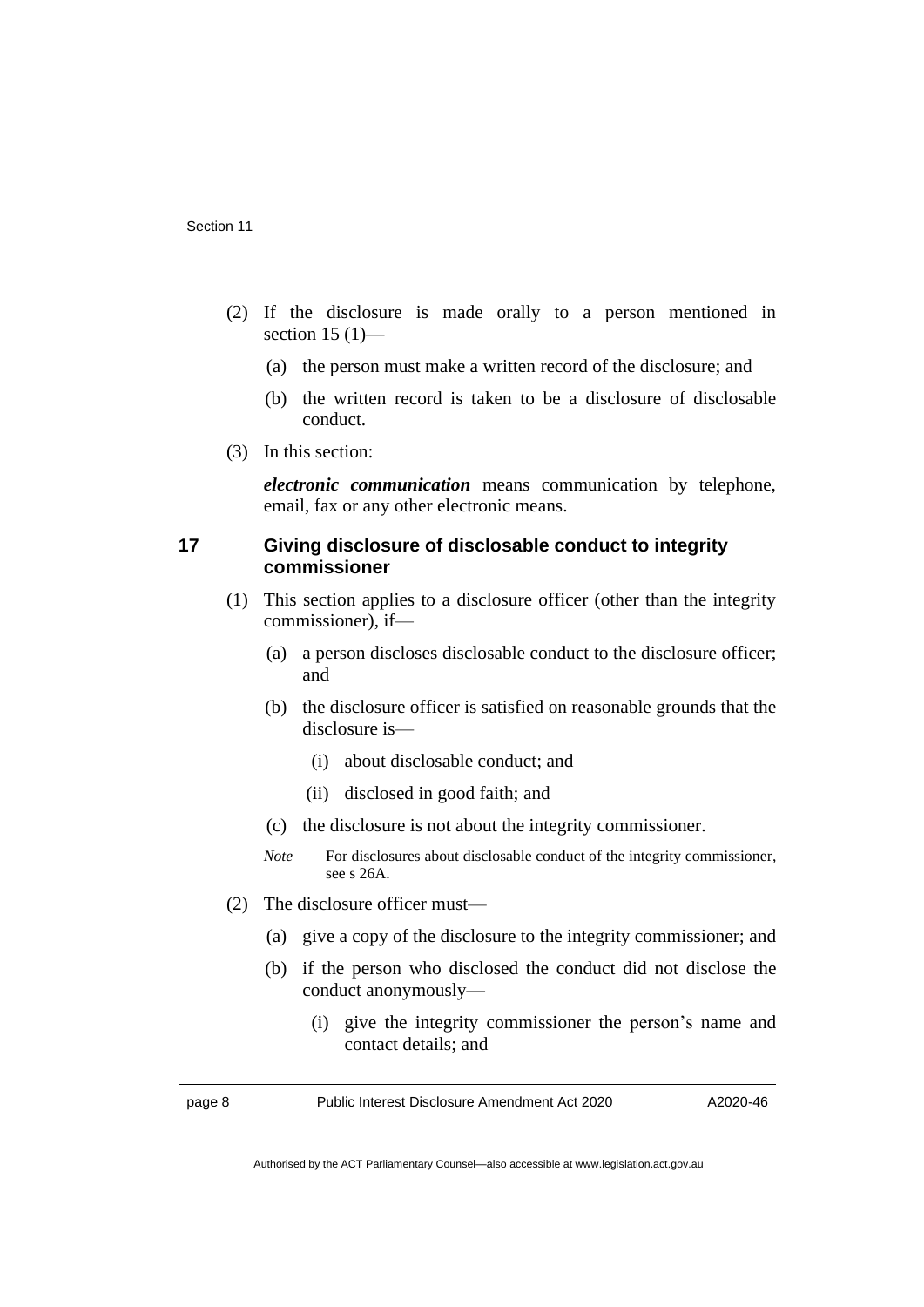- (ii) tell the person, in writing, when the disclosure was given to the integrity commissioner.
- *Note 1* The disclosure officer must comply with s (2) as soon as possible after receiving the disclosure of disclosable conduct (see [Legislation Act,](http://www.legislation.act.gov.au/a/2001-14) s 151B).
- *Note* 2 A person who discloses disclosable conduct may disclose the conduct to the Legislative Assembly or a journalist in certain circumstances (see s 27).

# **17A When disclosure of disclosable conduct given to integrity commissioner is a public interest disclosure**

- (1) This section applies if—
	- (a) a person discloses disclosable conduct to the integrity commissioner; or
	- (b) another disclosure officer gives the integrity commissioner a disclosure of disclosable conduct under section 17.
	- *Note* The integrity commissioner is a disclosure officer (see s 11).
- (2) The integrity commissioner must assess the disclosure and decide if the commissioner is satisfied on reasonable grounds that the disclosure is—
	- (a) about disclosable conduct; and
	- (b) disclosed in the public interest; and
	- (c) not frivolous or vexatious.
- (3) If the integrity commissioner is satisfied under subsection (2), the disclosure of disclosable conduct—
	- (a) is taken to be a public interest disclosure; and
	- (b) the person who disclosed the disclosable conduct is taken to be the discloser for the public interest disclosure; and

A2020-46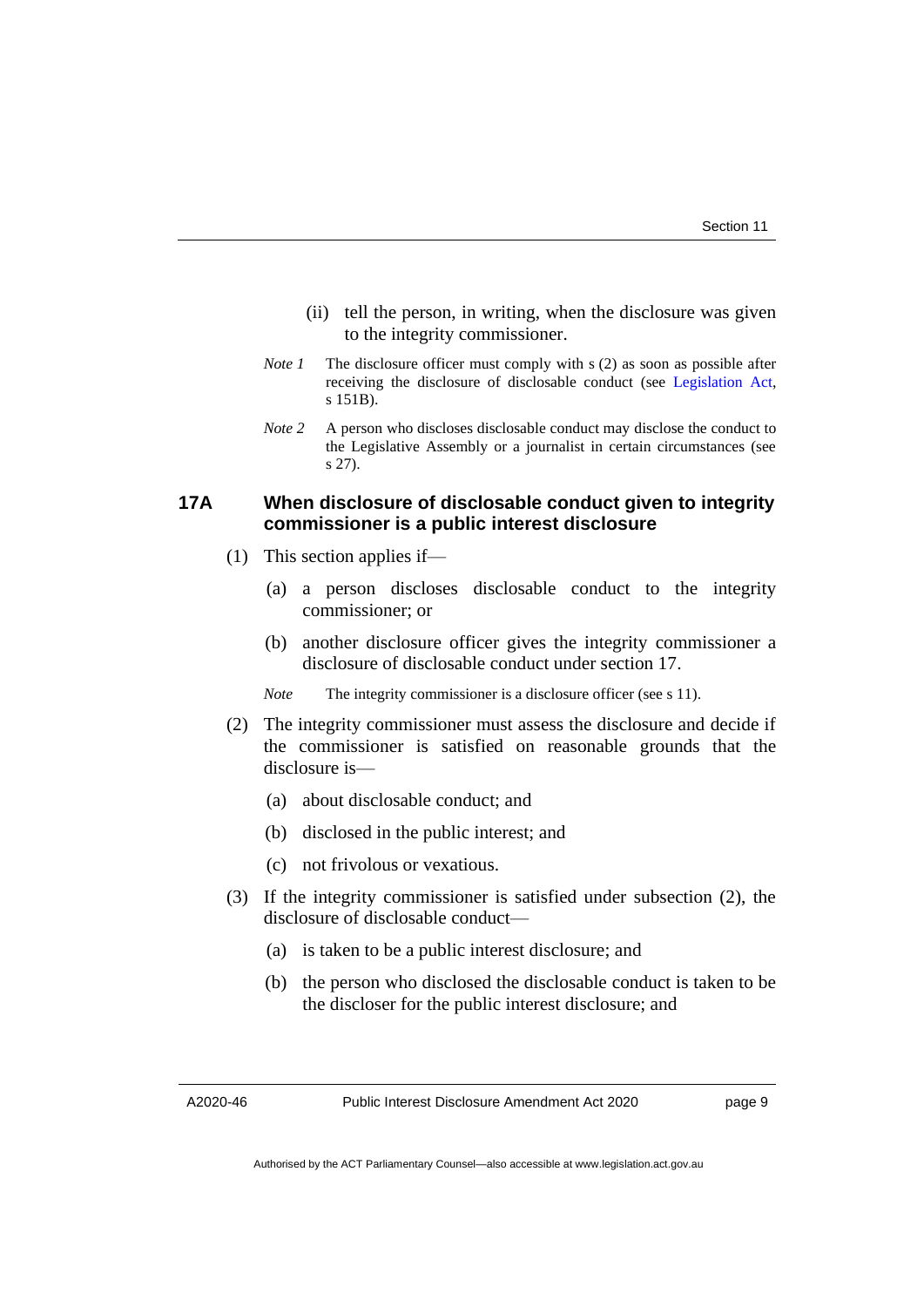- (c) the protections in part 7 are taken to apply to the discloser for the public interest disclosure from the day the conduct was disclosed.
- *Note* A discloser for a public interest disclosure may forfeit protections (see s 37).

# **17B Notice about disclosure of disclosable conduct that is not public interest disclosure**

- (1) If a disclosure of disclosable conduct is not taken to be a public interest disclosure under section 17A (3) (a), the integrity commissioner must tell the relevant people, in writing, that—
	- (a) the disclosure is not taken to be a public interest disclosure; and
	- (b) the protections in part 7 do not apply to the person who disclosed the conduct in relation to the disclosure.
- (2) In this section:

#### *relevant people* means—

- (a) if the disclosure was given to the integrity commissioner by another disclosure officer under section 17—the disclosure officer; and
- (b) if the person who disclosed the disclosable conduct did not disclose the conduct anonymously—the person.
- *Note* A person who discloses disclosable conduct may disclose the conduct to the Legislative Assembly or a journalist in certain circumstances (see s 27).

### <span id="page-13-0"></span>**12 Part 4 heading**

*substitute*

# **Part 4 Dealing with a public interest disclosure**

page 10 Public Interest Disclosure Amendment Act 2020

A2020-46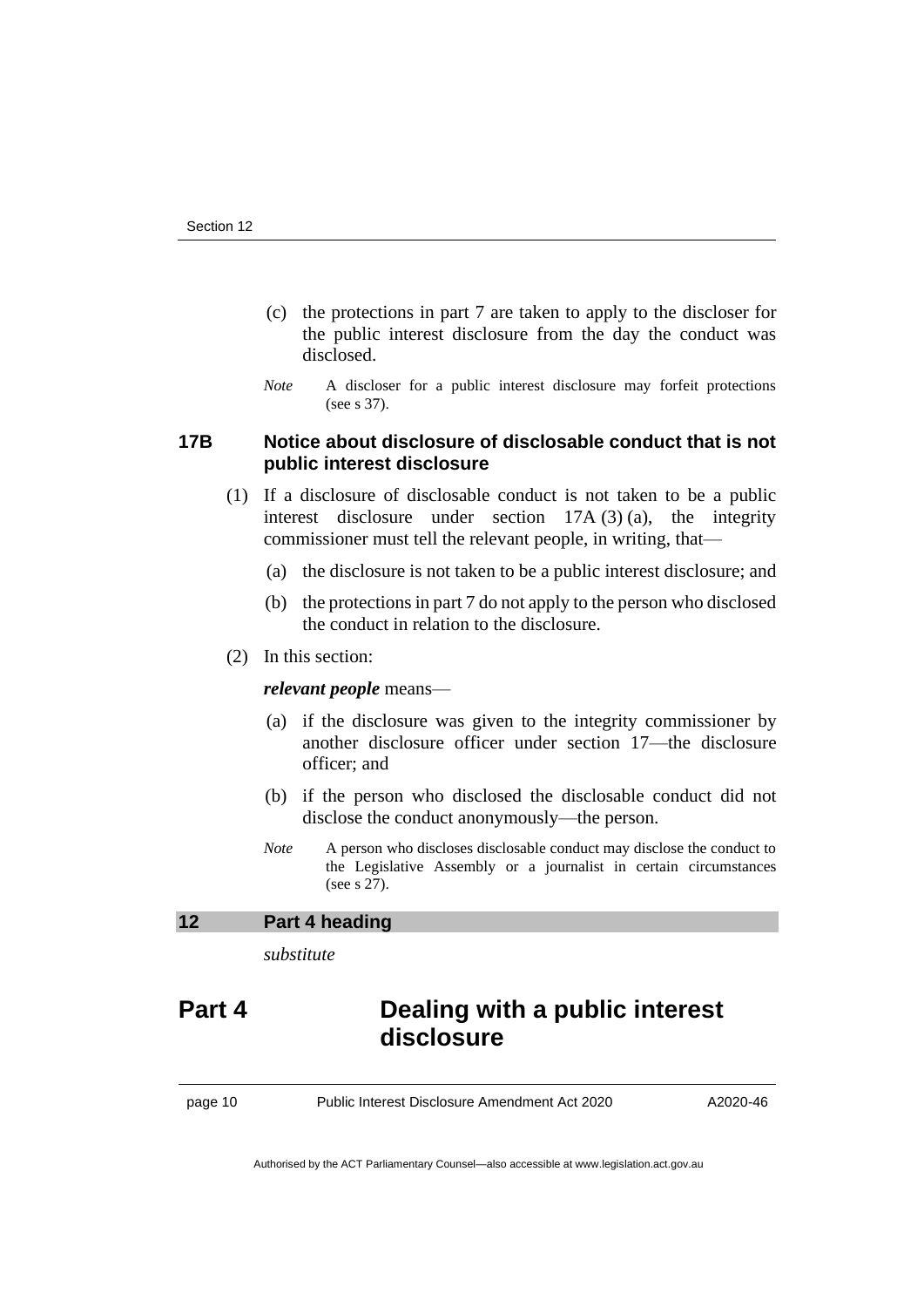# <span id="page-14-0"></span>**13 Sections 18 to 20**

*substitute*

### **18 Meaning of** *investigating entity*

In this part:

*investigating entity*, for an investigation of a public interest disclosure, means—

- (a) if the integrity commissioner does not refer the disclosure to an entity for investigation under section 19 (2)—the integrity commissioner; or
- (b) if the integrity commissioner refers the disclosure to an entity for investigation under section 19 (2)—the entity.

### **19 Integrity commissioner—investigate or refer public interest disclosure**

- (1) This section applies to the integrity commissioner if—
	- (a) a disclosure of disclosable conduct is taken to be a public interest disclosure under section 17A (3); or
	- (b) the integrity commissioner becomes aware of a disclosure of disclosable conduct that is taken to be a public interest disclosure under section 27 (4).
- (2) If the public interest disclosure relates to a public sector entity other than a Legislative Assembly entity, the integrity commissioner must investigate the disclosure or refer it to 1 of the following entities for investigation:
	- (a) the head of a public sector entity;
	- (b) the head of service;
	- (c) the ombudsman;
	- (d) the public sector standards commissioner.

A2020-46

Public Interest Disclosure Amendment Act 2020

page 11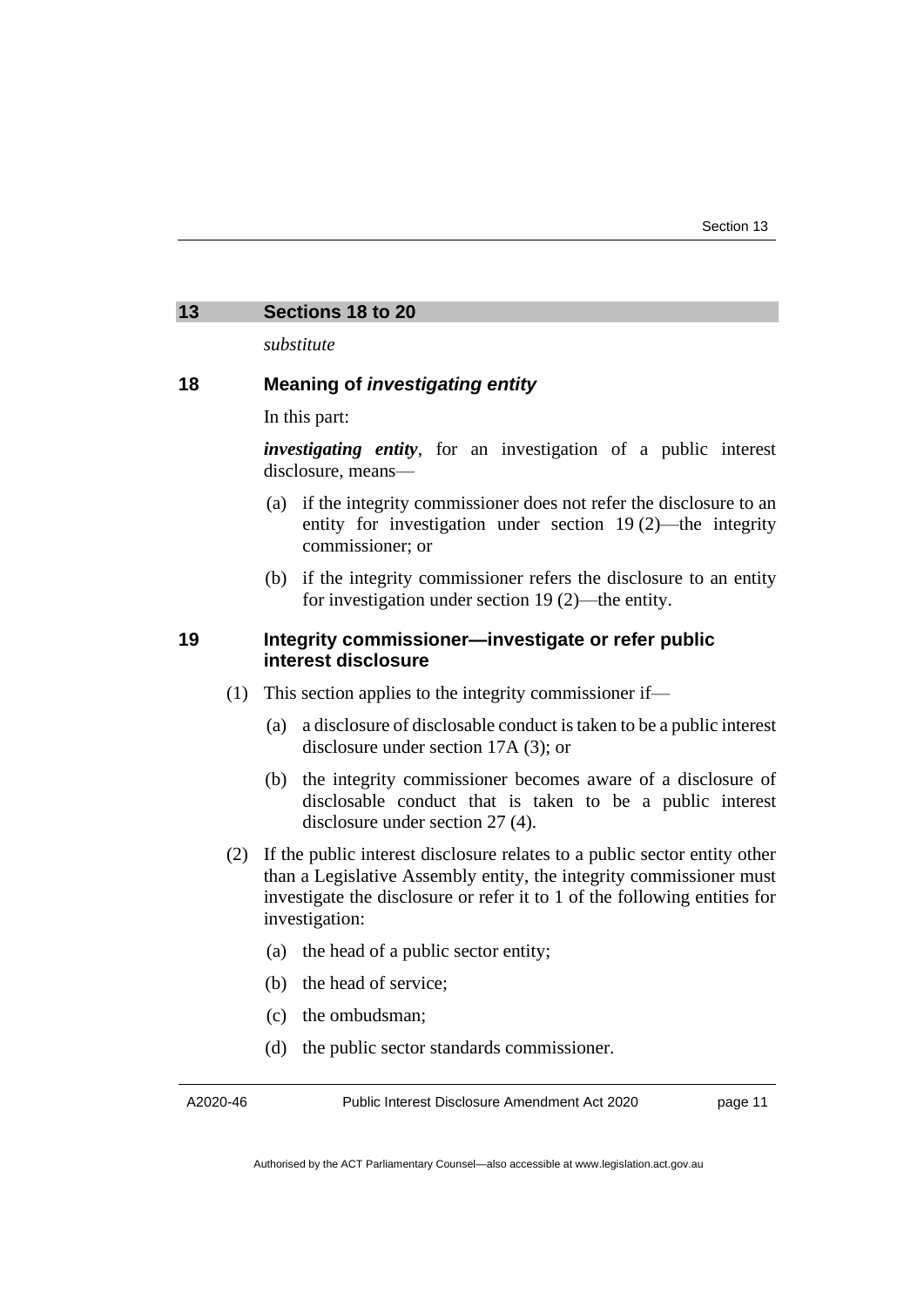- (3) If the public interest disclosure relates to a Legislative Assembly entity, the integrity commissioner must investigate the disclosure.
- (4) In deciding whether to refer the public interest disclosure to an entity under subsection (2), the integrity commissioner must consult the entity.
- (5) If the integrity commissioner refers the public interest disclosure to an entity under subsection (2), the integrity commissioner must give the entity—
	- (a) a copy of the disclosure; and
	- (b) if the discloser for the public interest disclosure did not disclose the conduct anonymously—the name and contact details of the discloser.
	- *Note* For par (b), a discloser for a public interest disclosure may disclose the conduct to the Legislative Assembly or a journalist in certain circumstances (see s 27A).

#### **19A Notice about investigation**

- (1) This section applies if the discloser for a public interest disclosure did not disclose the conduct anonymously.
- (2) The integrity commissioner must tell the discloser for the public interest disclosure, in writing—
	- (a) that the disclosure will be investigated under section 20; and
	- (b) the name and contact details of the investigating entity for the public interest disclosure; and
	- (c) if the integrity commissioner refers the disclosure to an entity under section 19 (2)—the date of the referral.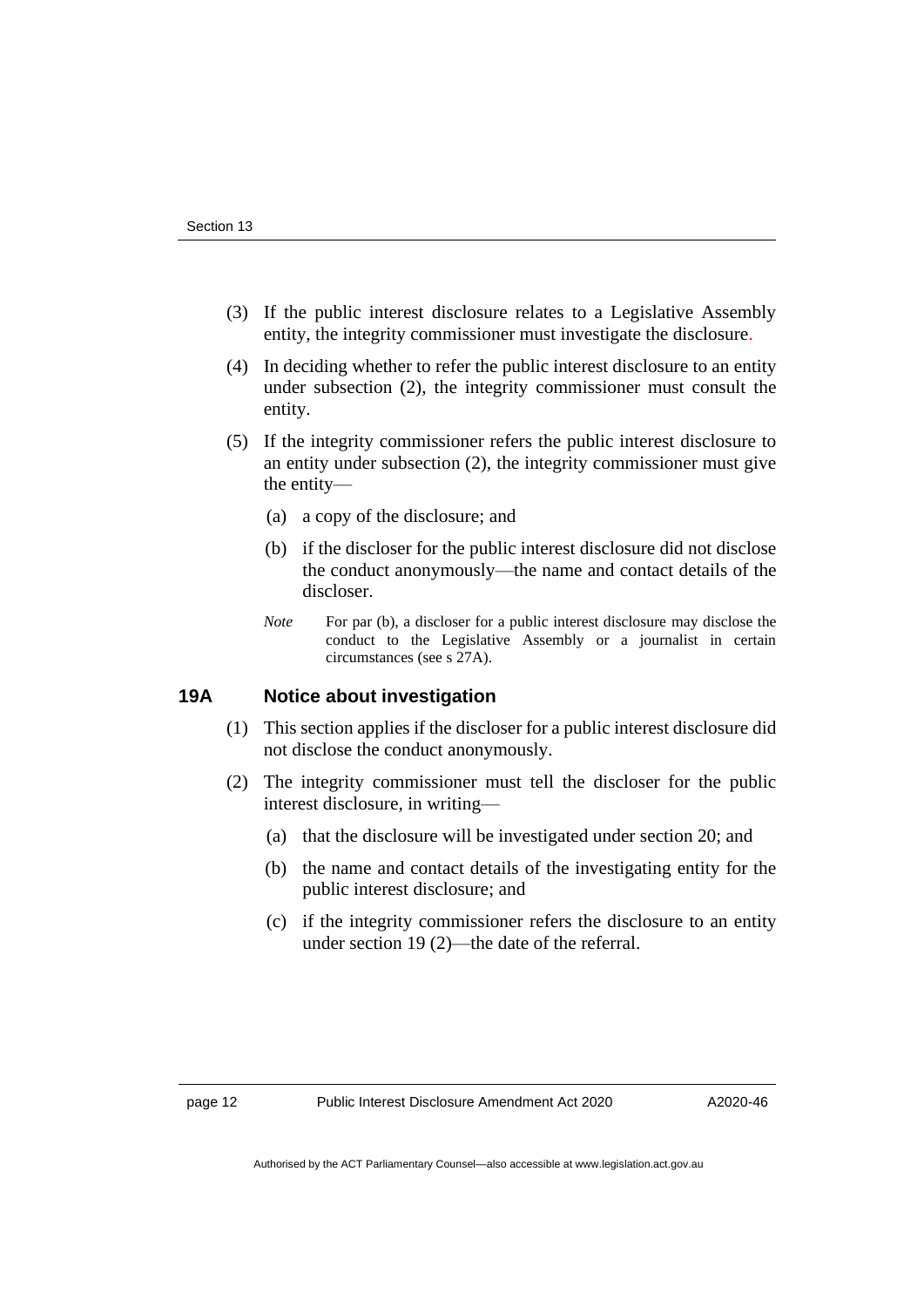- (2) The integrity commissioner must give the discloser for the public interest disclosure information about the following:
	- (a) the obligations under section 23 (Discloser must be kept informed about investigation);
	- (b) the circumstances mentioned in section 27A (Giving public interest disclosure to Legislative Assembly or journalist);
	- (c) the protections under part 7 (Protections for disclosers and witnesses).

#### **20 Investigating public interest disclosure**

- (1) The investigating entity for a public interest disclosure must—
	- (a) investigate the disclosure; and
	- (b) comply with the rules of natural justice and procedural fairness in relation to investigating the disclosure.
- (2) The investigating entity may end the investigation if—
	- (a) the discloser for the public interest disclosure has withdrawn the disclosure and the investigating entity is reasonably satisfied that there are no further matters in relation to the disclosure that warrant investigation; or
	- (b) if a discloser for the public interest disclosure disclosed the conduct anonymously and the investigating entity is reasonably satisfied that this makes it impracticable for the disclosure to be investigated; or
	- (c) if the discloser for the public interest disclosure did not disclose the conduct anonymously—
		- (i) the investigating entity asks the discloser for assistance to investigate the disclosure; and
		- (ii) the discloser fails, without reasonable excuse, to give the assistance; and

A2020-46

Public Interest Disclosure Amendment Act 2020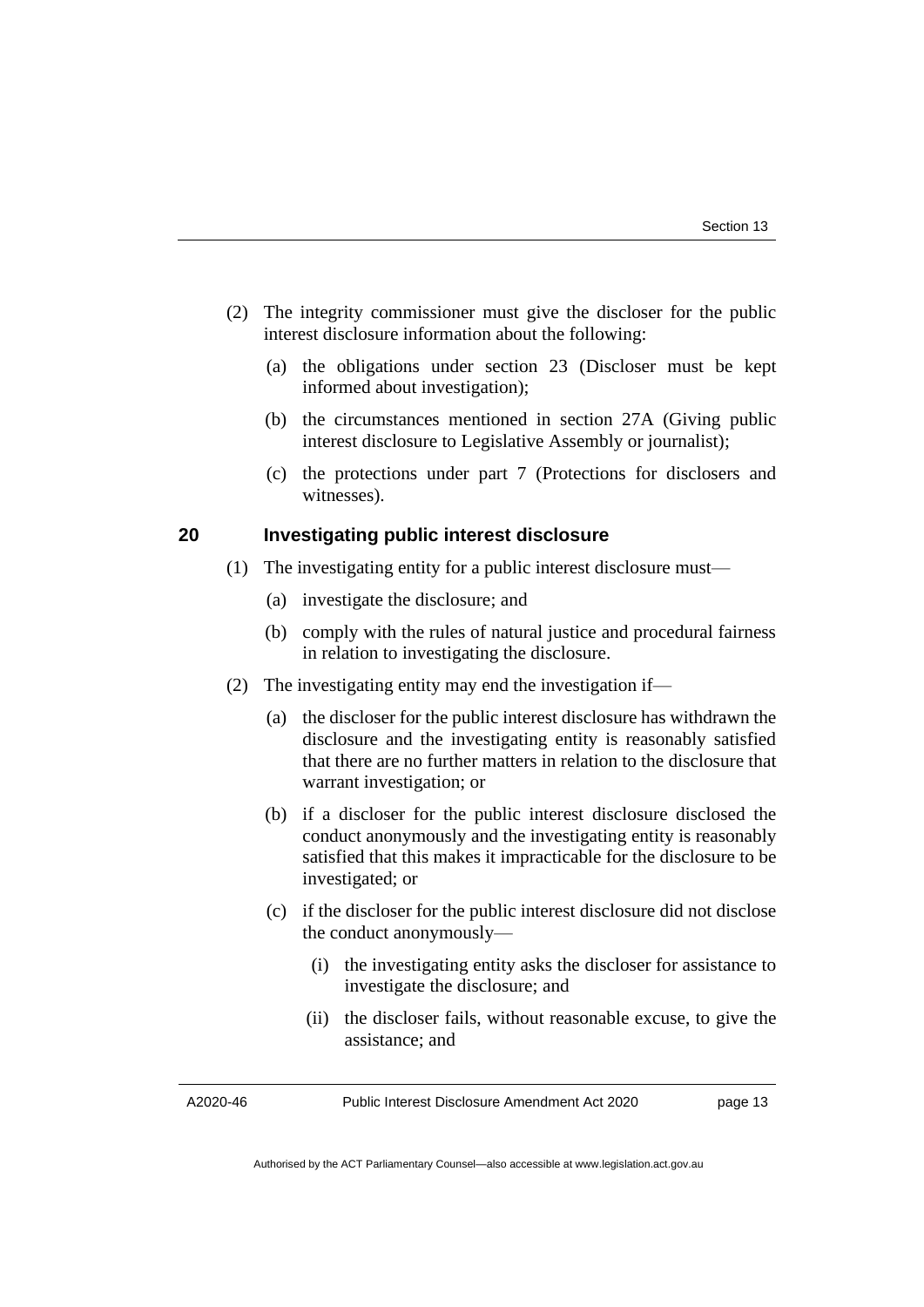- (iii) the investigating entity is reasonably satisfied that this makes it impracticable for the disclosure to be investigated; or
- (d) the investigating entity is reasonably satisfied that—
	- (i) the disclosed information is wrong in a material way and investigation is not warranted; or
	- (ii) the age of the disclosed information makes it impracticable for the disclosure to be investigated; or
	- (iii) there is a more appropriate way reasonably available to deal with the disclosable conduct that is the subject of the public interest disclosure.
- *Note* A discloser for a public interest disclosure may disclose the conduct to the Legislative Assembly or a journalist in certain circumstances (see s 27A).

# <span id="page-17-0"></span>**14 Sections 22 and 23**

*substitute*

#### **23 Discloser must be kept informed about investigation**

- (1) The investigating entity for a public interest disclosure must tell the discloser for the public interest disclosure, in writing—
	- (a) the progress of the investigation of the disclosure, at least once every 3 months; and
	- (b) the outcome of the investigation of the disclosure, including any action by the head of a public sector entity in relation to the disclosure under section 24; and
	- (c) about any referral of the disclosure to the chief police officer under section 21; and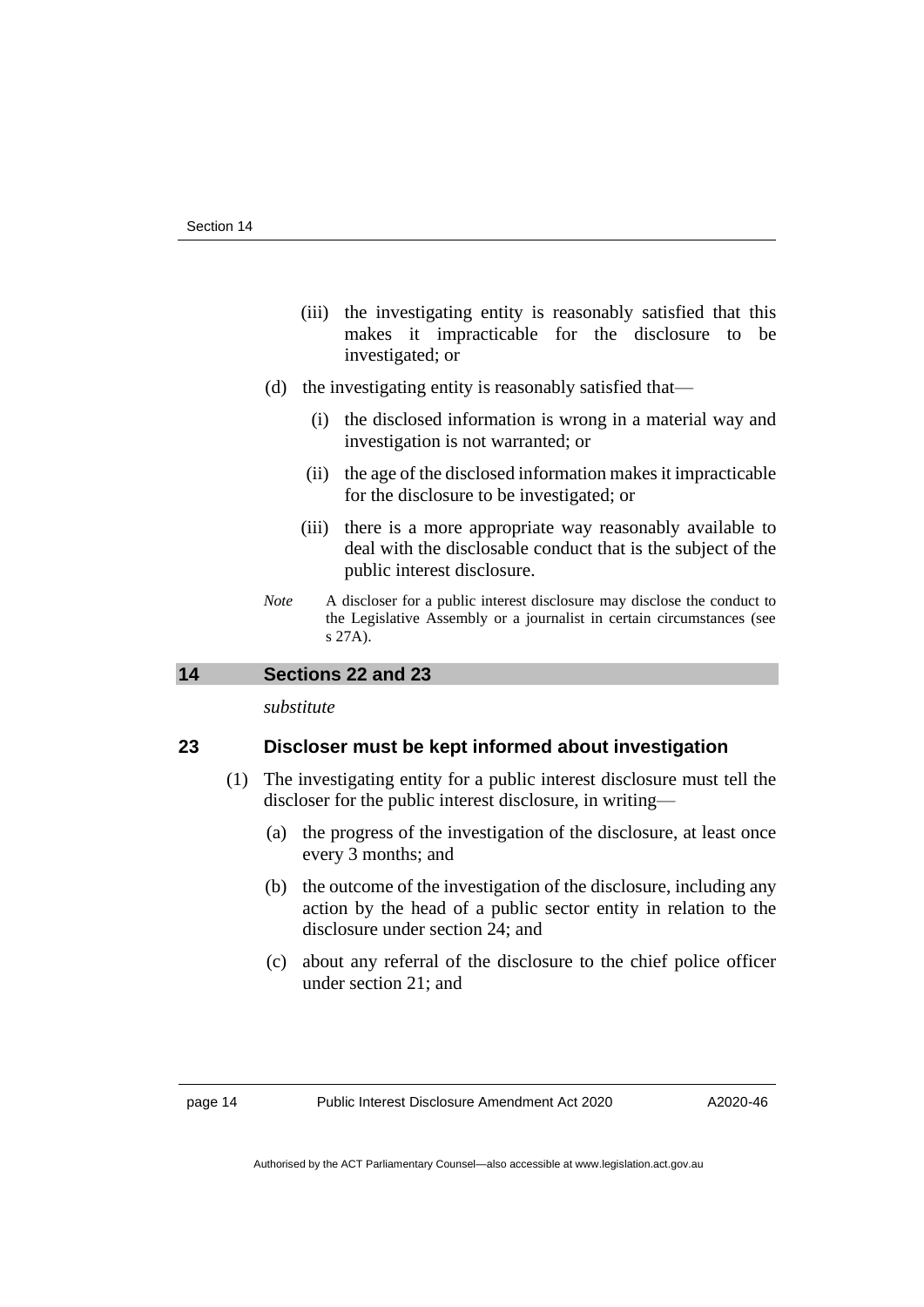- (d) if the investigating entity for the disclosure ends the investigation under section 20—
	- (i) the ground mentioned in section 20 (2) for ending the investigation; and
	- (ii) the reasons for ending the investigation on that ground.
- (2) This section does not apply if the discloser for the public interest disclosure—
	- (a) disclosed the conduct anonymously; or
	- (b) has asked, in writing, not to be kept informed about the disclosure.
- (3) If the public interest disclosure has been referred to the chief police officer under section 21, the investigating entity for the public interest disclosure is only required to comply with subsection  $(1)$   $(a)$ ,  $(b)$ and (d) to the extent that relevant information has been given to the entity by the chief police officer.
	- *Note 1* Certain information need not be given to the discloser for a public interest disclosure (see s 26).
	- *Note 2* A discloser for a public interest disclosure may disclose the conduct to the Legislative Assembly or a journalist in certain circumstances (see s 27A).

# <span id="page-18-0"></span>**15 Public sector entity must take action Section 24 (1) (b), except note**

### *substitute*

(b) if an investigation of a public interest disclosure in relation to the disclosable conduct has been completed—discipline any person responsible for the disclosable conduct.

A2020-46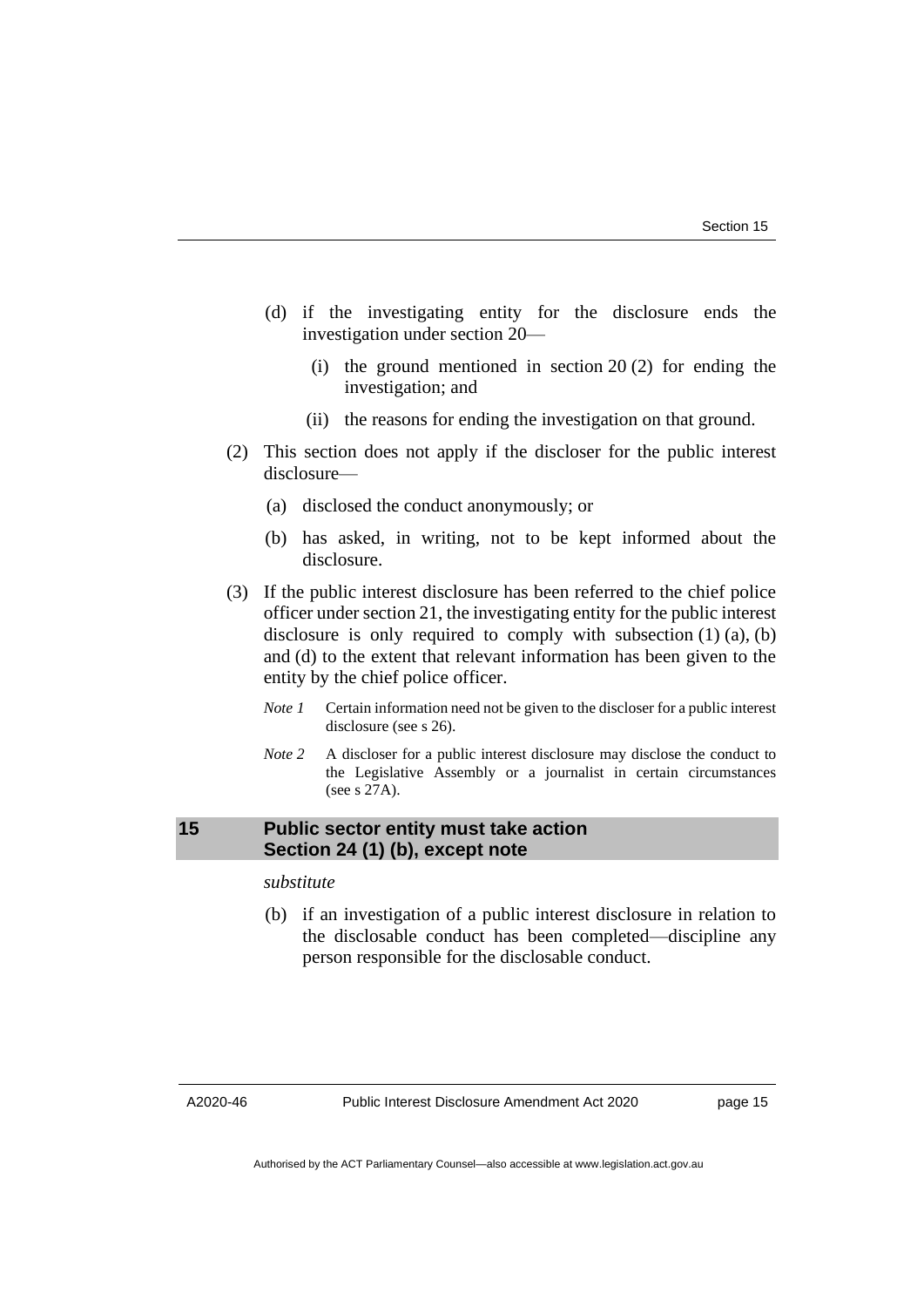# <span id="page-19-0"></span>**16 Section 24 (2) and (3) and note**

#### *substitute*

- (2) The head of the public sector entity must—
	- (a) tell the integrity commissioner about any action taken or proposed to be taken; and
	- (b) tell the discloser for the public interest disclosure about any action taken or proposed to be taken unless—
		- (i) the discloser disclosed the conduct anonymously; or
		- (ii) the discloser has asked, in writing, not to be kept informed about the public interest disclosure.
	- *Note 1* Certain information need not be given to the discloser for a public interest disclosure (see s 26).
	- *Note* 2 A discloser for a public interest disclosure may disclose the conduct to the Legislative Assembly or a journalist in certain circumstances (see s 27A).

#### <span id="page-19-1"></span>**17 Section 25 heading**

*substitute*

### <span id="page-19-2"></span>**25 Integrity commissioner must be kept informed**

**18 Section 25 (1)**

#### *omit*

An investigating entity for a public interest disclosure

#### *substitute*

If the investigating entity for a public interest disclosure is not the integrity commissioner, the entity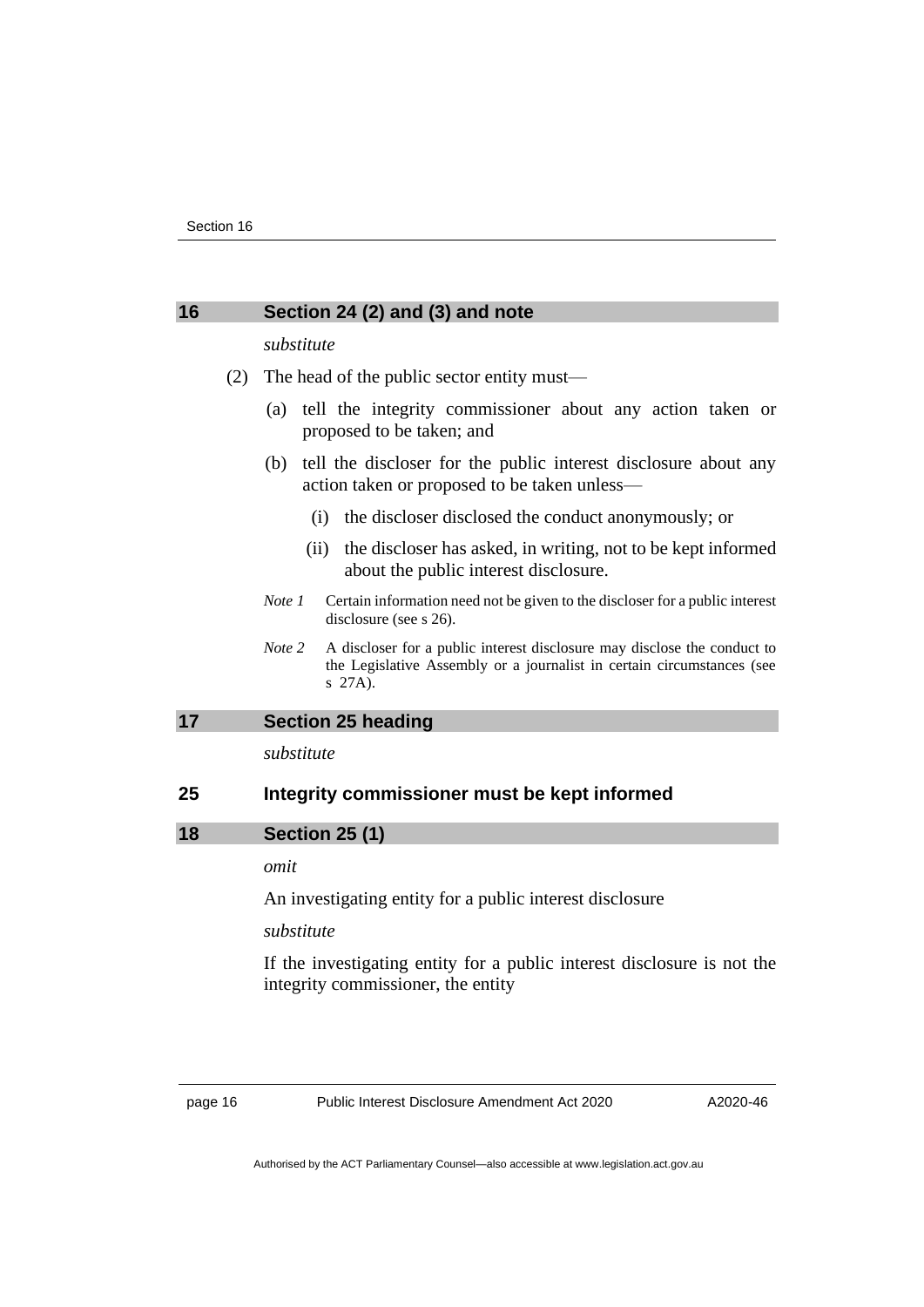<span id="page-20-3"></span><span id="page-20-2"></span><span id="page-20-1"></span><span id="page-20-0"></span>

| 19 | Section 25 (1) (b)                                                                            |
|----|-----------------------------------------------------------------------------------------------|
|    | substitute                                                                                    |
|    | the referral of the disclosure under section 21 (Referral to chief<br>(b)<br>police officer); |
| 20 | Section 25 (1) (d)                                                                            |
|    | omit                                                                                          |
|    | not to investigate the disclosure, or                                                         |
| 21 | Section 25 (1) (d) (iii)                                                                      |
|    | omit                                                                                          |
|    | section $20(g)$                                                                               |
|    | substitute                                                                                    |
|    | section 20 $(2)$ $(d)$ $(iii)$                                                                |
| 22 | <b>Section 25 (2)</b>                                                                         |
|    | before                                                                                        |
|    | disclosure                                                                                    |
|    | insert                                                                                        |
|    | public interest                                                                               |
| 23 | Limitations on obligations to keep people informed etc<br><b>Section 26 (1)</b>               |
|    | after                                                                                         |
|    | discloser                                                                                     |
|    | insert                                                                                        |
|    | for a public interest disclosure                                                              |
|    |                                                                                               |

<span id="page-20-4"></span>A2020-46

Public Interest Disclosure Amendment Act 2020

page 17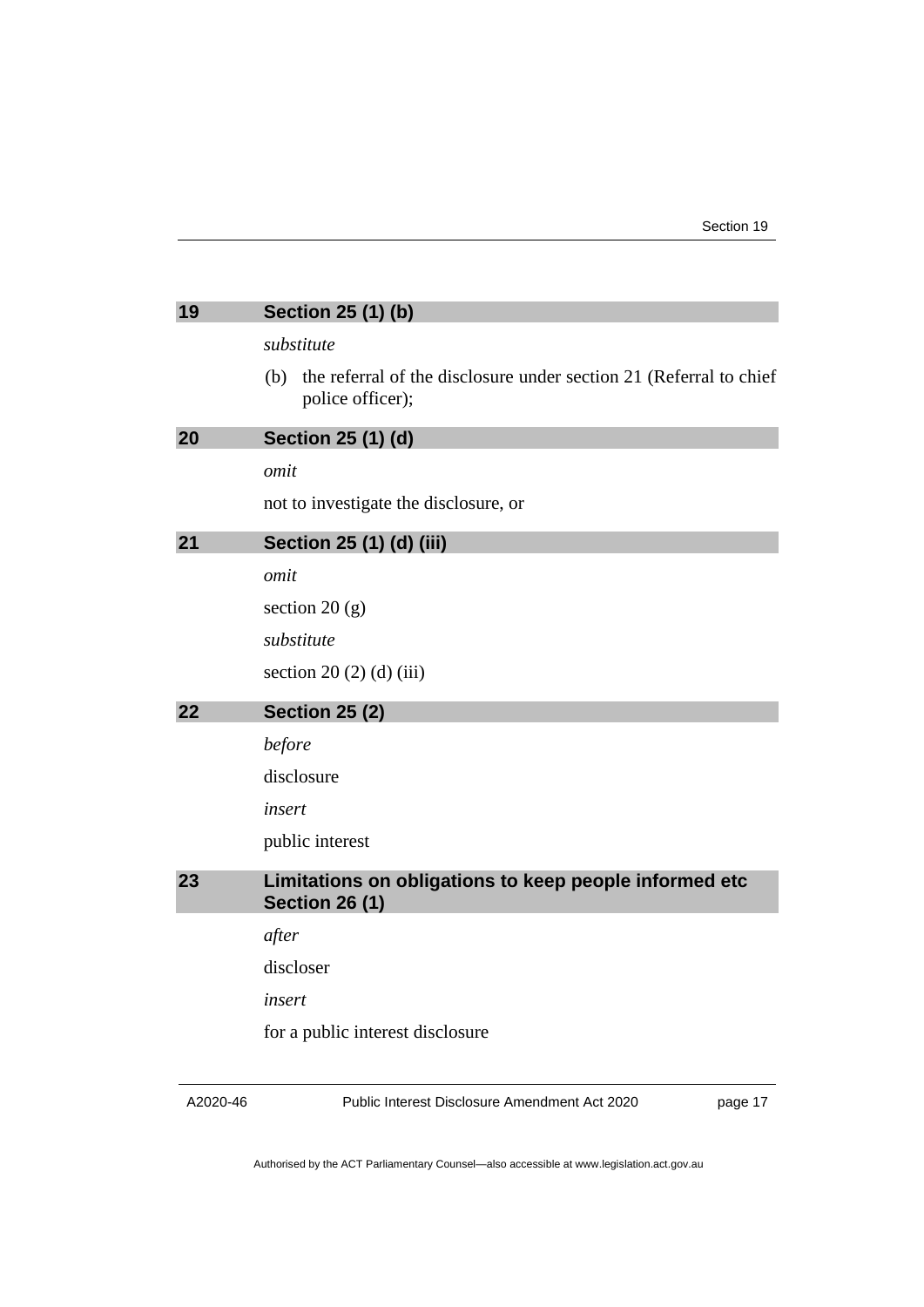<span id="page-21-0"></span>

#### **24 Section 26 (1), examples**

#### *substitute*

#### **Example**

The integrity commissioner need not give the head of a public sector entity to which a public interest disclosure relates a copy or record of the disclosure if the integrity commissioner believes it is likely that detrimental action will be taken against the discloser for the public interest disclosure as a result.

<span id="page-21-1"></span>

| 25 | Section 26 (3) and (4) |  |  |  |
|----|------------------------|--|--|--|
|    |                        |  |  |  |

#### *substitute*

- (3) A discloser for a public interest disclosure need not be told information about the disclosure, if telling the discloser—
	- (a) would, or could reasonably be expected to, identify another person who gives information in relation to the disclosure; or
	- (b) is contrary to a law in force in the Territory.

#### <span id="page-21-2"></span>**26 New section 26A**

*in part 4, insert*

#### **26A Disclosable conduct of integrity commissioner**

- (1) This section applies if—
	- (a) a person discloses disclosable conduct about the integrity commissioner to a person mentioned in section 15 (1) (the *receiver*); and
	- (b) the receiver is satisfied on reasonable grounds that the disclosure—
		- (i) is about disclosable conduct; and
		- (ii) is disclosed in good faith.

page 18 Public Interest Disclosure Amendment Act 2020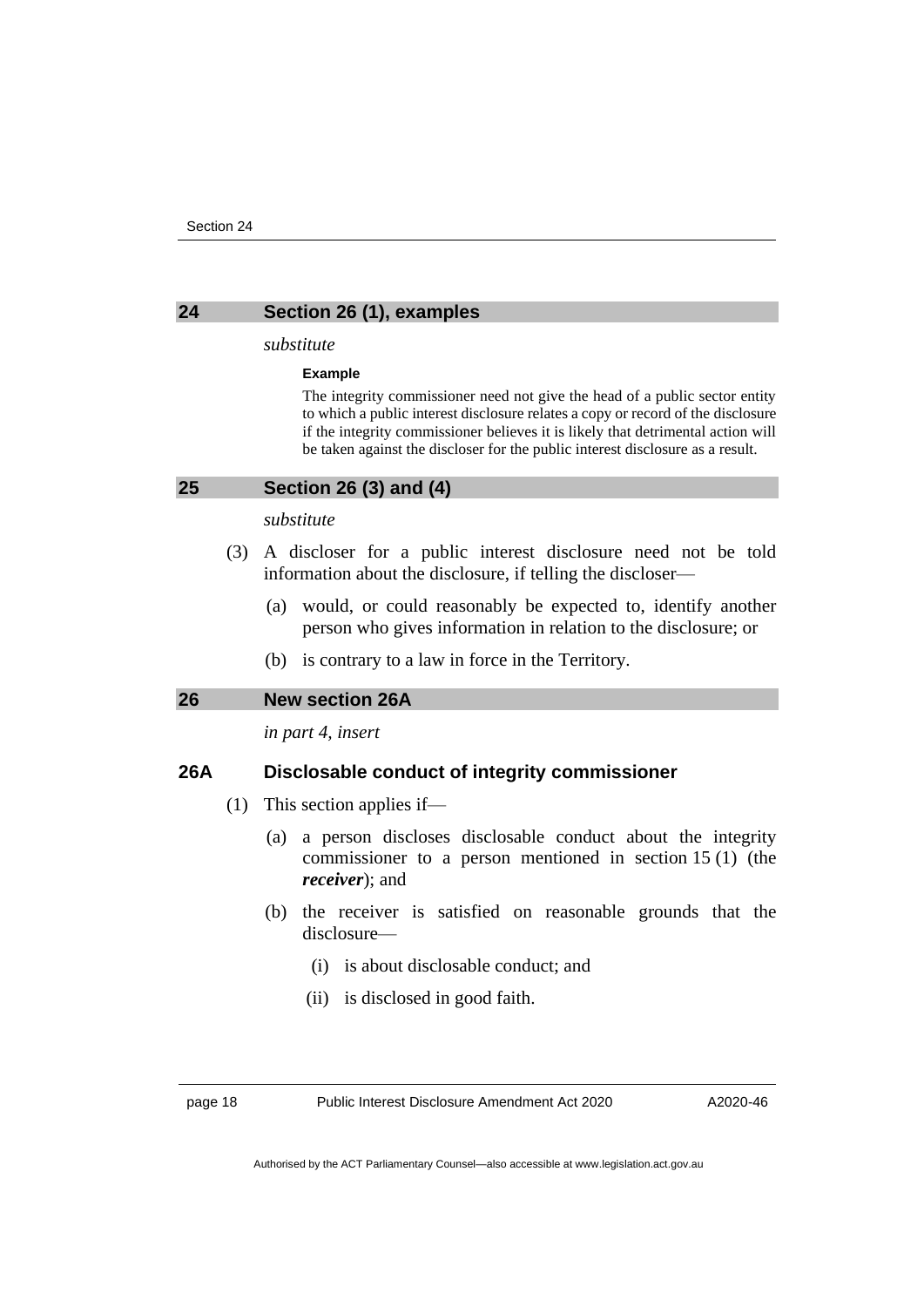- (2) The receiver must—
	- (a) give a copy of the disclosure of disclosable conduct to the inspector; and
	- (b) if the person did not disclose the conduct anonymously—
		- (i) give the inspector the name and contact details of the person; and
		- (ii) tell the person, in writing, the date when the disclosure was given to the inspector.
- (3) If the receiver gives a disclosure of disclosable conduct to the inspector under subsection (2), the disclosure is taken to be a complaint to the inspector under the *[Integrity Commission Act 2018](http://www.legislation.act.gov.au/a/2018-52)*, section 257 (Inspector—making a complaint to the inspector).
- (4) In this section:

*inspector*—see the *[Integrity Commission Act 2018](http://www.legislation.act.gov.au/a/2018-52)*, dictionary.

#### <span id="page-22-0"></span>**27 Section 27**

*substitute*

# **27 Giving disclosure of disclosable conduct to Legislative Assembly or journalist**

- (1) This section applies to a person who—
	- (a) disclosed disclosable conduct to a person mentioned in section 15 (1); and
	- (b) did not disclose the conduct anonymously; and
	- (c) has not received the notice mentioned in section 17B or 19A within 3 months after the day the person disclosed the disclosable conduct.
- (2) The person may disclose the disclosable conduct to a member of the Legislative Assembly or a journalist.

A2020-46

Public Interest Disclosure Amendment Act 2020

page 19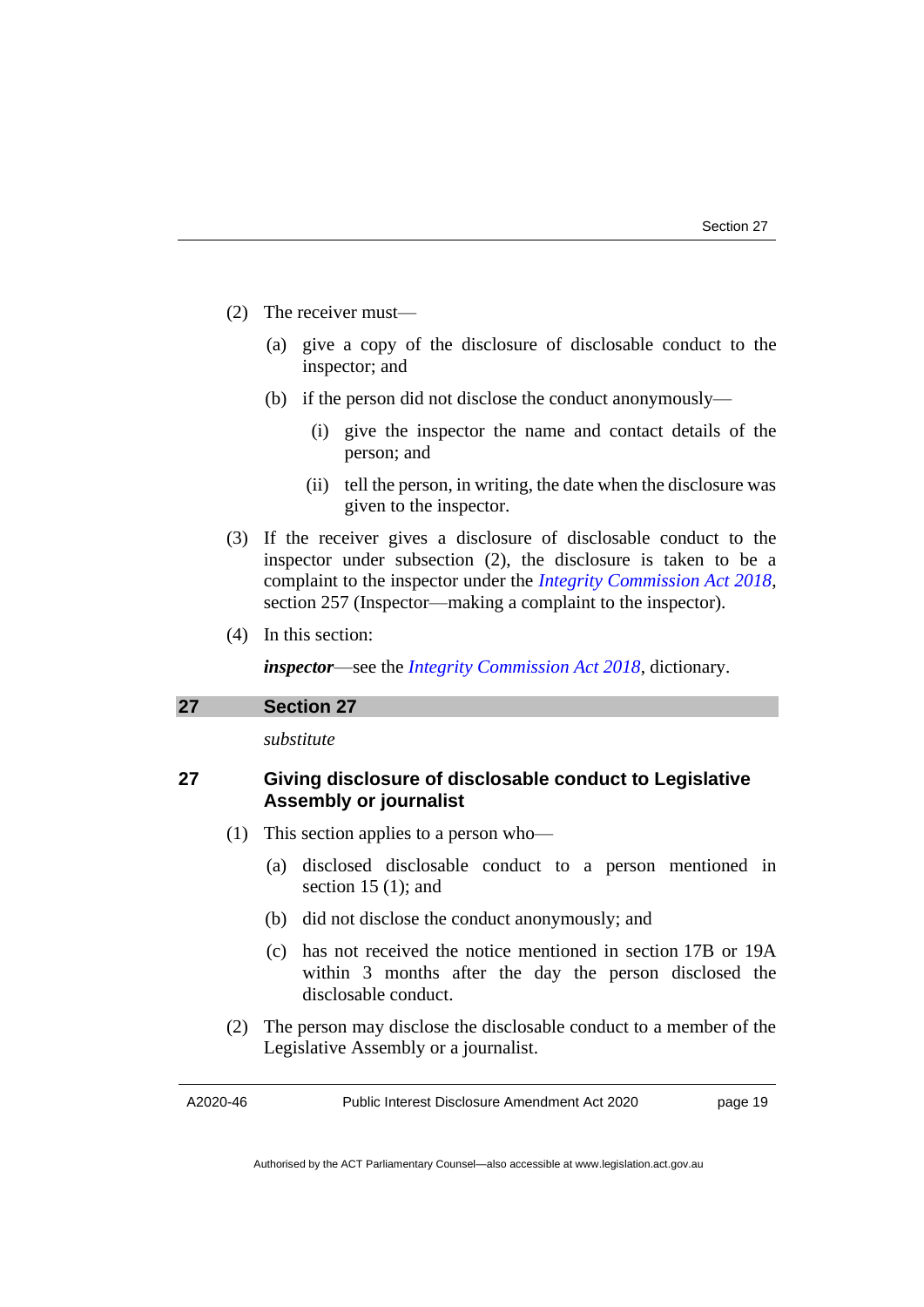- (3) The person may only disclose information that is reasonably necessary to show that the conduct is disclosable conduct.
- (4) The disclosure of disclosable conduct by the person under subsection (2) is taken to be a public interest disclosure.
- (5) The person is taken to be the discloser for a public interest disclosure.
- (6) The protections in part 7 are taken to apply to the person from the day the person disclosed the conduct.
	- *Note 1* The integrity commissioner must refer or investigate the disclosure under s 19.
	- *Note 2* A discloser for a public interest disclosure may forfeit protections (see s 37).

# **27A Giving public interest disclosure to Legislative Assembly or journalist**

- (1) A discloser for a public interest disclosure may give the public interest disclosure to a member of the Legislative Assembly or a journalist if—
	- (a) the discloser is told under section 19A that the disclosure will be investigated, but is not told about the progress of the investigation under section 23 for more than 3 months; or
	- (b) the following applies:
		- (i) the public interest disclosure is investigated under section 20;
		- (ii) there is clear evidence that 1 or more instances of disclosable conduct mentioned in the disclosure has occurred, or was likely to have occurred;
		- (iii) the discloser is told by the investigating entity that no action will be taken in relation to the disclosable conduct under section 24 (Public sector entity must take action).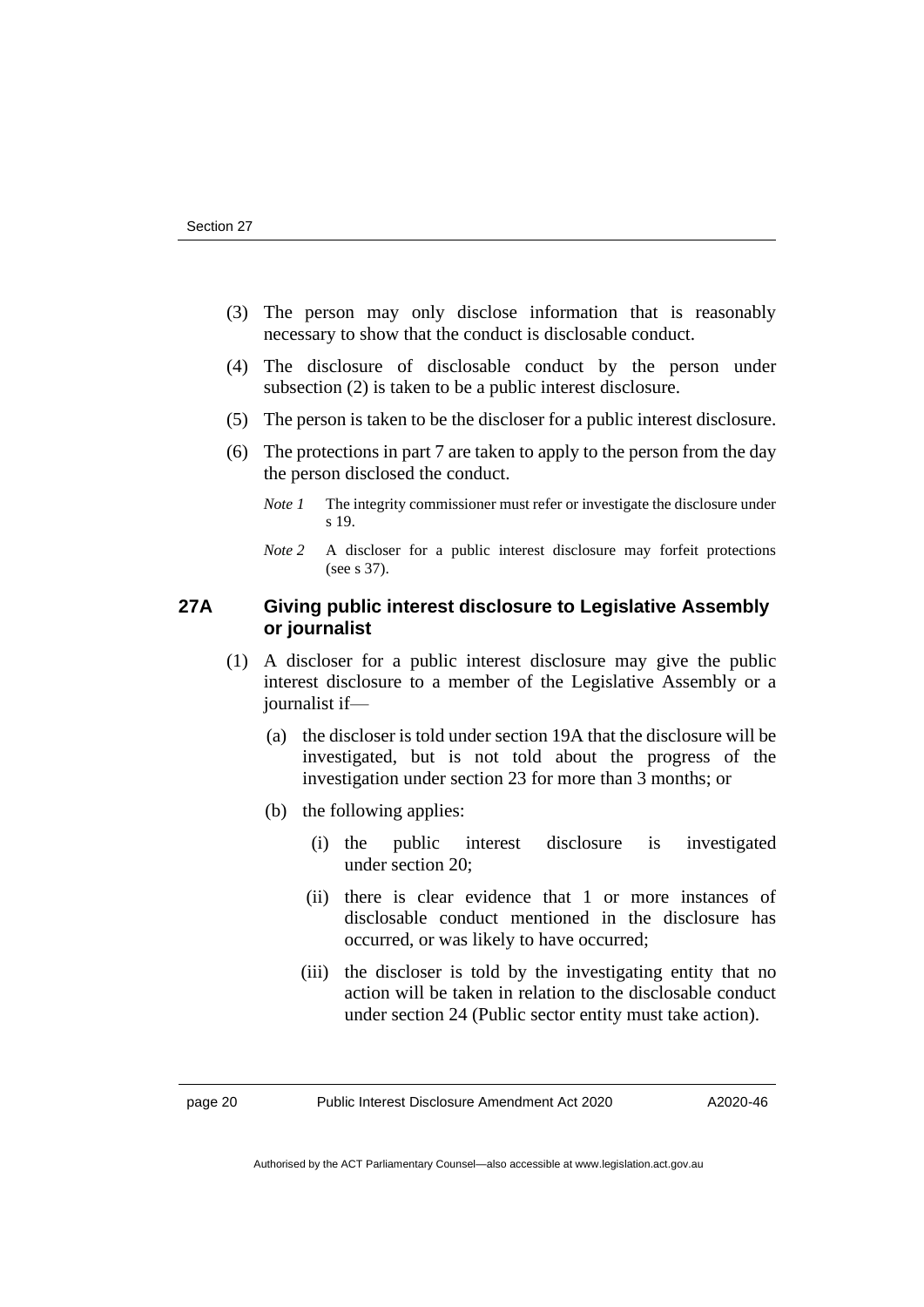(2) The discloser for a public interest disclosure may only give the Legislative Assembly or a journalist information reasonably related to the disclosure.

#### <span id="page-24-0"></span>**28 Section 28**

*substitute*

### **28 Integrity commissioner's functions**

- (1) The integrity commissioner has the following functions:
	- (a) to give advice about disclosures of disclosable conduct and public interest disclosures;
	- (b) to monitor how public sector entities deal with disclosures of disclosable conduct and public interest disclosures;
	- (c) to review the way in which public sector entities investigate and deal with public interest disclosures generally, or particular public interest disclosures;
	- (d) to ensure just outcomes for people who make public interest disclosures, including by preventing and remedying the effect of detrimental action against people because of public interest disclosures;
	- (e) to undertake, or coordinate the undertaking of, education and training programs about disclosures of disclosable conduct and public interest disclosures.
- (2) The integrity commissioner may tell the ombudsman about a disclosure of disclosable conduct or a public interest disclosure if the commissioner believes it is appropriate for the ombudsman to know about the disclosure.

A2020-46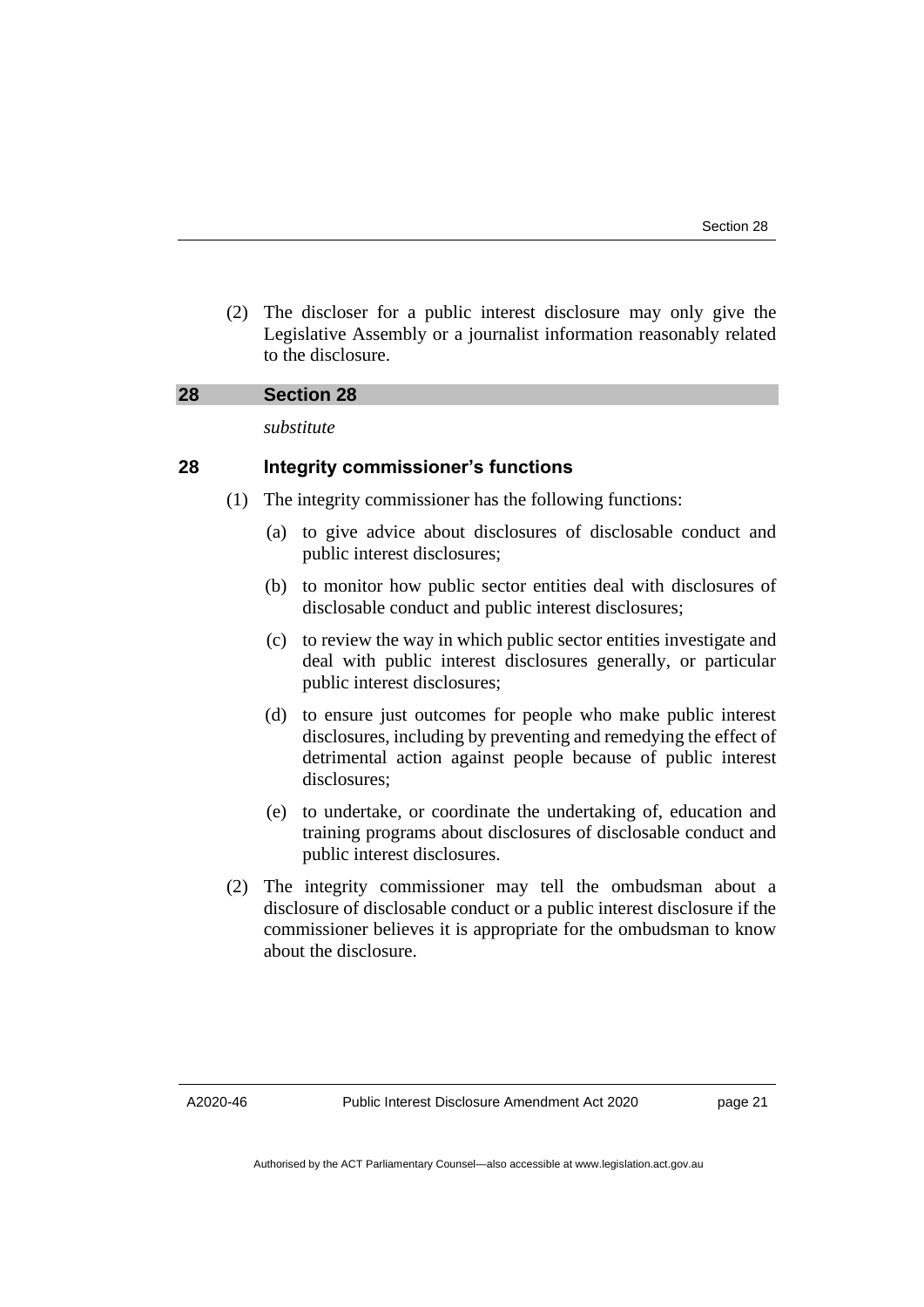<span id="page-25-3"></span><span id="page-25-2"></span><span id="page-25-1"></span><span id="page-25-0"></span>

| 29 | <b>Section 29 heading</b>                                                                                                               |
|----|-----------------------------------------------------------------------------------------------------------------------------------------|
|    | substitute                                                                                                                              |
| 29 | Integrity commissioner may review decisions                                                                                             |
| 30 | <b>Section 29 (1)</b>                                                                                                                   |
|    | before                                                                                                                                  |
|    | commissioner                                                                                                                            |
|    | insert                                                                                                                                  |
|    | integrity                                                                                                                               |
| 31 | Section 29 (1) (a)                                                                                                                      |
|    | substitute                                                                                                                              |
|    | a decision by another investigating entity to end its investigation<br>(a)<br>of a public interest disclosure under section 20 (2); and |
| 32 | <b>Section 29 (2)</b>                                                                                                                   |
|    |                                                                                                                                         |
|    | before 1st mention of                                                                                                                   |
|    | commissioner                                                                                                                            |
|    | insert                                                                                                                                  |
|    | integrity                                                                                                                               |
| 33 | Section 29 (4) and (5)                                                                                                                  |
|    | before                                                                                                                                  |
|    | commissioner                                                                                                                            |
|    | insert                                                                                                                                  |
|    | integrity                                                                                                                               |

<span id="page-25-4"></span>page 22 Public Interest Disclosure Amendment Act 2020

A2020-46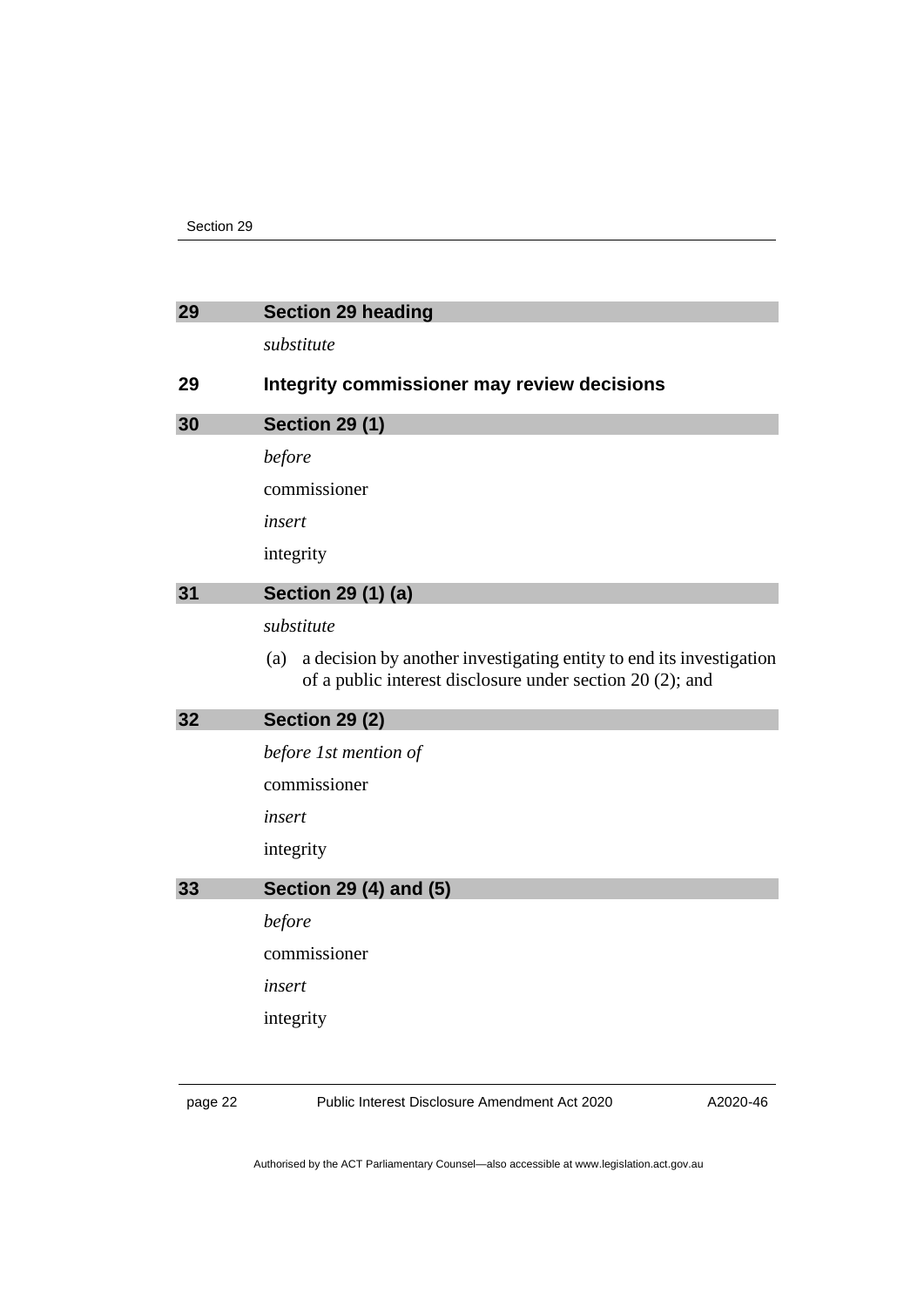<span id="page-26-3"></span><span id="page-26-2"></span><span id="page-26-1"></span><span id="page-26-0"></span>

| 34 | <b>Section 30 heading</b>                                                                                                  |
|----|----------------------------------------------------------------------------------------------------------------------------|
|    | substitute                                                                                                                 |
| 30 | <b>Report by integrity commissioner</b>                                                                                    |
| 35 | <b>Section 30 (1)</b>                                                                                                      |
|    | before                                                                                                                     |
|    | commissioner                                                                                                               |
|    | insert                                                                                                                     |
|    | integrity                                                                                                                  |
| 36 | <b>Section 30 (1) (b)</b>                                                                                                  |
|    | substitute                                                                                                                 |
|    | how a disclosure of disclosable conduct or a public interest<br>(b)<br>disclosure is dealt with by a public sector entity. |
| 37 | <b>Section 30 (2)</b>                                                                                                      |
|    | before 1st mention of                                                                                                      |
|    | commissioner                                                                                                               |
|    | insert                                                                                                                     |
|    | integrity                                                                                                                  |
| 38 | <b>Section 31 heading</b>                                                                                                  |
|    | substitute                                                                                                                 |
| 31 | Integrity commissioner must tell discloser about decision                                                                  |

<span id="page-26-4"></span>A2020-46

Public Interest Disclosure Amendment Act 2020

page 23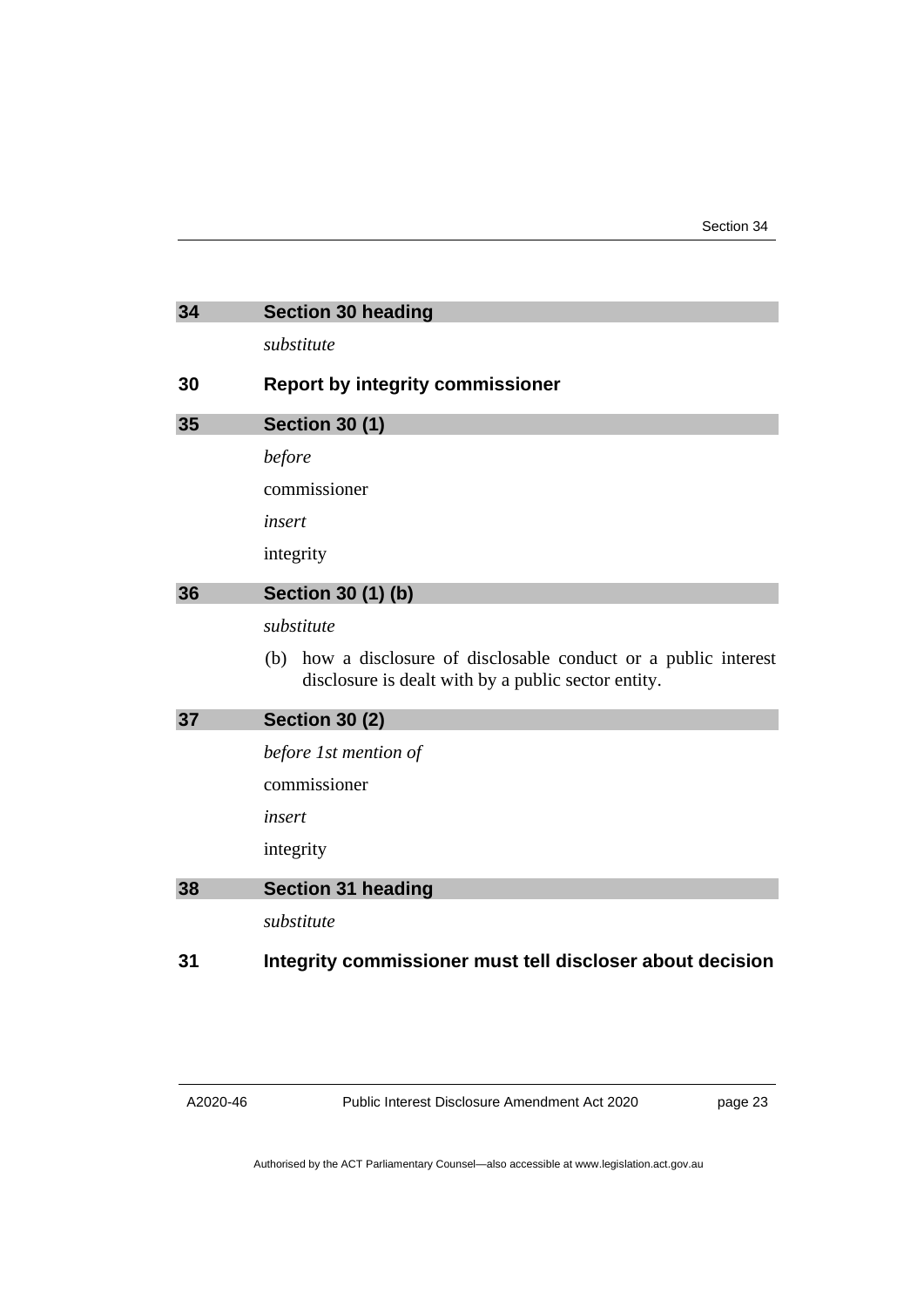<span id="page-27-2"></span><span id="page-27-1"></span><span id="page-27-0"></span>

| 39 |     | <b>Section 31 (1)</b>                                                                                                                                                                                                   |
|----|-----|-------------------------------------------------------------------------------------------------------------------------------------------------------------------------------------------------------------------------|
|    |     | omit everything before paragraph (a), substitute                                                                                                                                                                        |
|    | (1) | If<br>the<br>integrity commissioner makes<br>decision<br>under<br>a<br>section 29 $(4)$ (a) or (b), the commissioner must tell the discloser for<br>the public interest disclosure that is the subject of the decision— |
| 40 |     | Section 31 (2) (a)                                                                                                                                                                                                      |
|    |     | substitute                                                                                                                                                                                                              |
|    |     | (a) the discloser for the public interest disclosure disclosed the<br>conduct anonymously; or                                                                                                                           |
| 41 |     | Section 31 (2), note                                                                                                                                                                                                    |
|    |     | substitute                                                                                                                                                                                                              |
|    |     | <b>Note</b><br>Certain information need not be given to the discloser for a public interest<br>disclosure (see s 26).                                                                                                   |
| 42 |     | <b>Section 32 heading</b>                                                                                                                                                                                               |
|    |     | substitute                                                                                                                                                                                                              |
| 32 |     | Integrity commissioner's guidelines                                                                                                                                                                                     |
| 43 |     | <b>Section 32 (1)</b>                                                                                                                                                                                                   |
|    |     | substitute                                                                                                                                                                                                              |
|    | (1) | The integrity commissioner must make guidelines about—                                                                                                                                                                  |
|    |     | the way investigating entities investigate public interest<br>(a)<br>disclosures; and                                                                                                                                   |

<span id="page-27-4"></span><span id="page-27-3"></span>(b) the way in which public sector entities deal with disclosures of disclosable conduct and public interest disclosures; and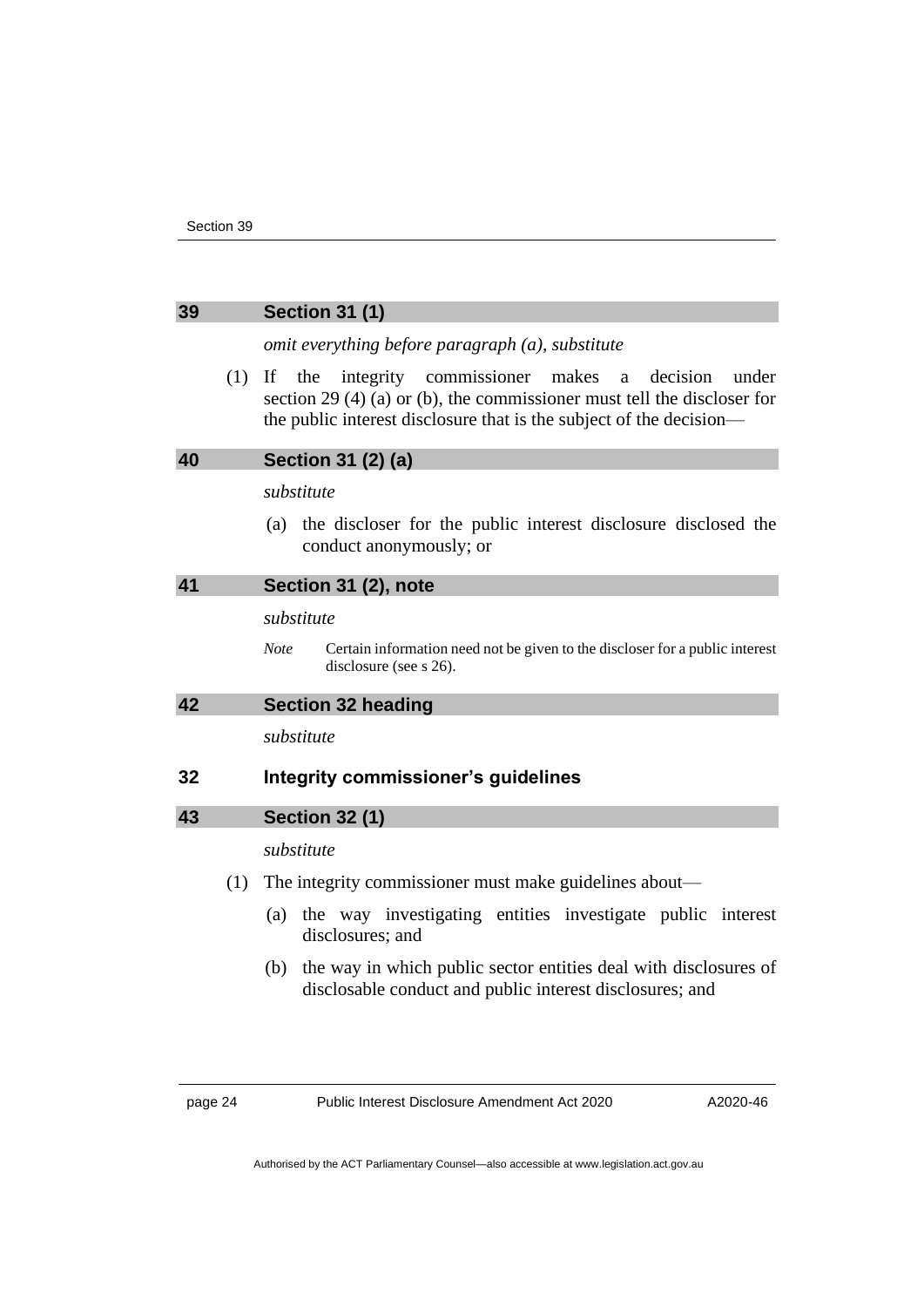- (c) the way members of the Legislative Assembly are to deal with—
	- (i) disclosures of disclosable conduct made under section 27 (Giving disclosure of disclosable conduct to Legislative Assembly or journalist); and
	- (ii) public interest disclosures made under section 27A (Giving public interest disclosure to Legislative Assembly or journalist).

<span id="page-28-0"></span>

| 44 | Sections 33 and 34 |  |  |
|----|--------------------|--|--|
|    |                    |  |  |

*substitute*

## **33 Integrity commissioner's procedures**

- (1) The integrity commissioner must make procedures for dealing with disclosures of disclosable conduct and public interest disclosures.
- (2) The procedures must include—
	- (a) clear obligations on public sector entities and their public officials to take action to protect disclosers for public interest disclosures; and
	- (b) risk management steps for assessing and minimising—
		- (i) detrimental action against people because of public interest disclosures; and
		- (ii) detriment to people against whom allegations of disclosable conduct are made in a public interest disclosure.

### **34 Role of ombudsman**

- (1) This section applies if any of the following entities takes an action in relation to the disclosure of disclosable conduct or a public interest disclosure in the exercise of a function under this Act:
	- (a) the head of a public sector entity;

A2020-46

Public Interest Disclosure Amendment Act 2020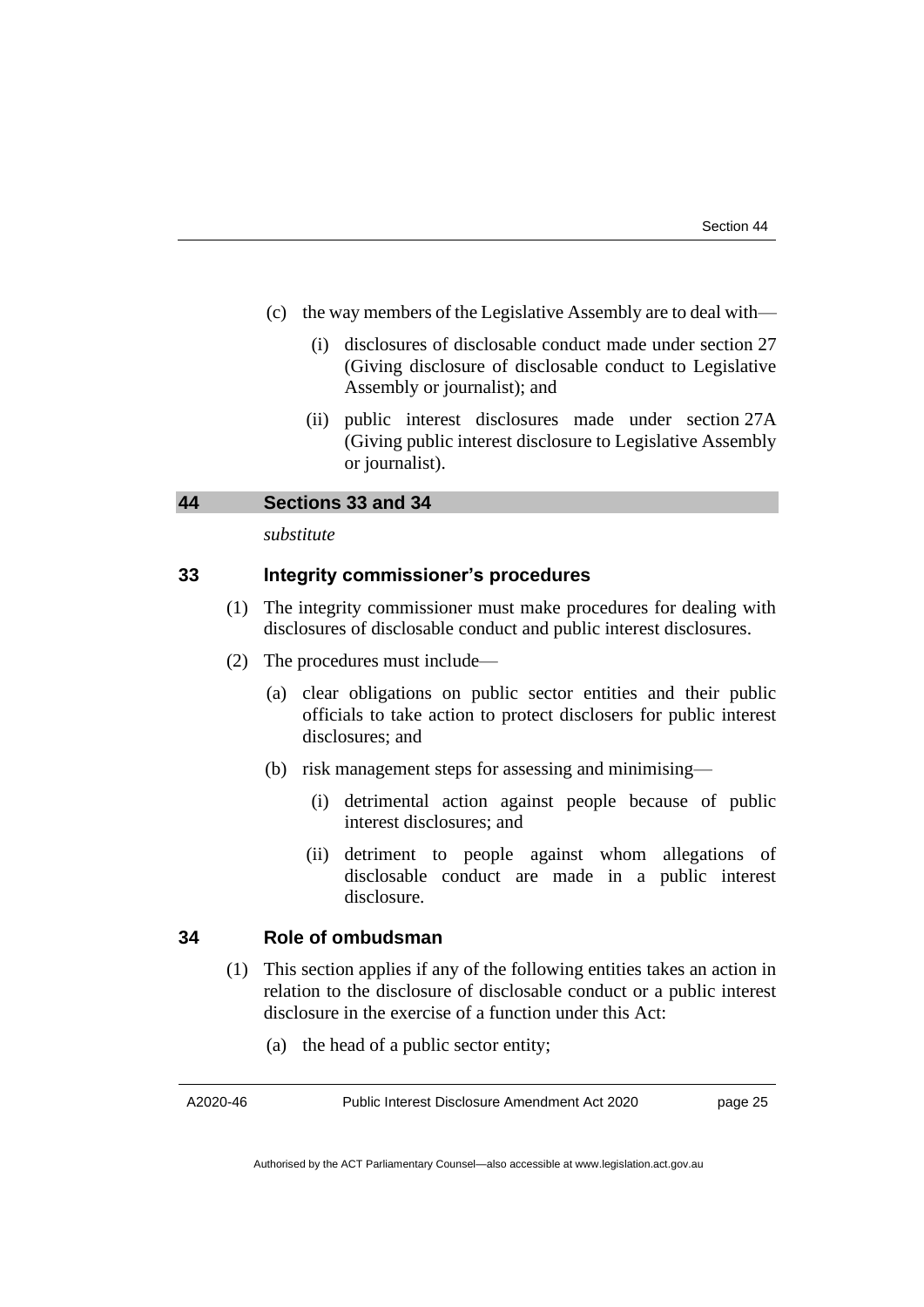- (b) the head of service;
- (c) the public sector standards commissioner.
- (2) A person may complain to the ombudsman about the action.
- (3) Without limiting subsection (2), the person may complain about whether a public sector entity or public official has followed—
	- (a) guidelines made by the integrity commissioner under section 32; or
	- (b) procedures issued by the integrity commissioner under section 33.
- (4) The ombudsman may exercise the following functions in relation to the complaint:
	- (a) giving advice about disclosures of disclosable conduct or public interest disclosures;
	- (b) monitoring the management of disclosures of disclosable conduct or public interest disclosures by the entity;
	- (c) reviewing the way in which the entity dealt with or investigated the disclosure of disclosable conduct or public interest disclosure that is the subject of the complaint;
	- (d) ensuring just outcomes for people who make public interest disclosures, including preventing and remedying the effect of detrimental action taken against disclosers or witnesses because of a public interest disclosure.
- (5) Nothing in this Act is intended to limit the ombudsman's powers under the *[Ombudsman Act 1989](http://www.legislation.act.gov.au/a/alt_a1989-45co)*.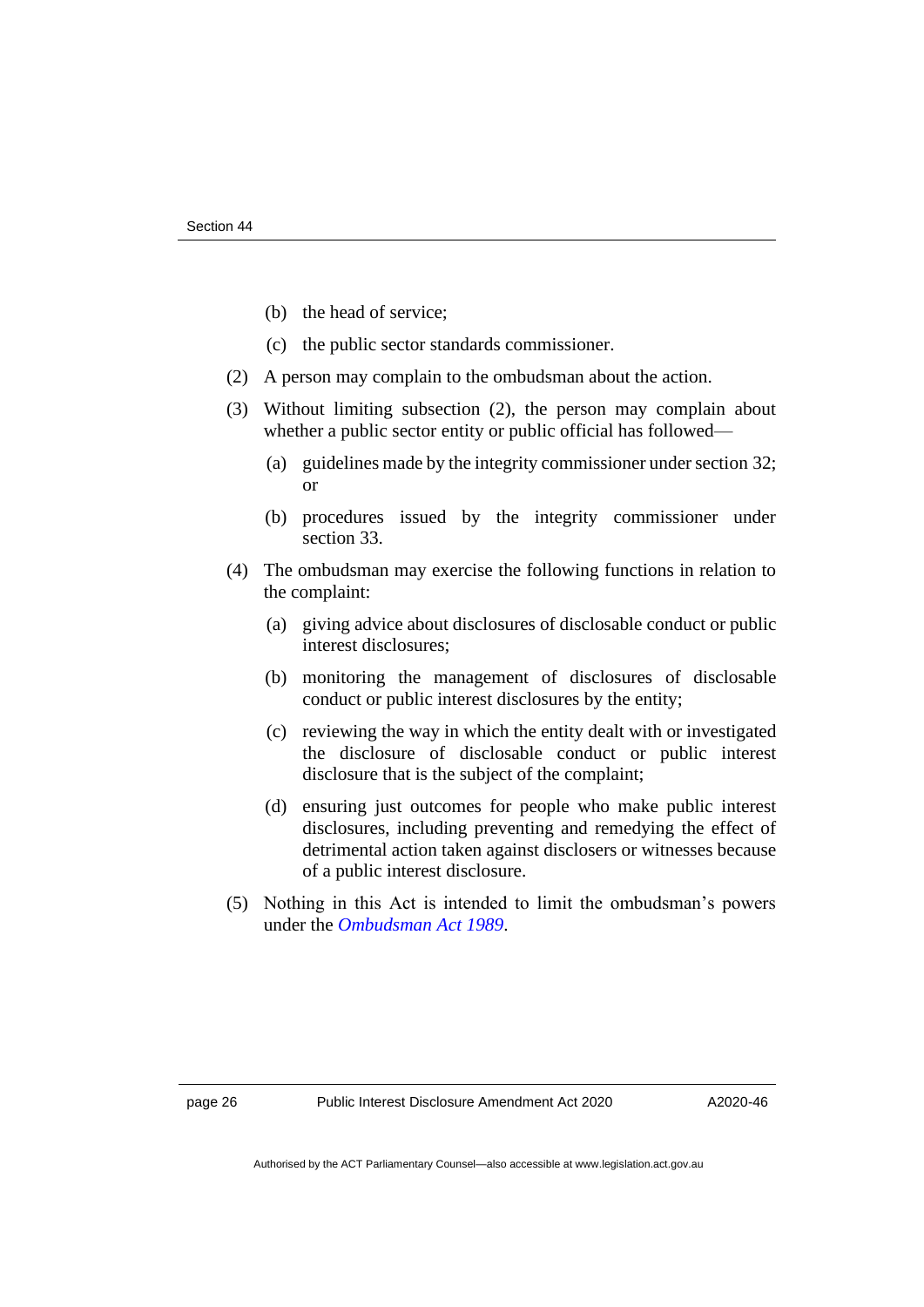### <span id="page-30-0"></span>**45 Part 7 heading**

*substitute*

# **Part 7 Protections for disclosers and witnesses**

#### <span id="page-30-1"></span>**46 Section 36**

*substitute*

# **36 Protection from defamation action**

Without limiting section 35, in a proceeding for defamation brought because of a public interest disclosure, the discloser for the public interest disclosure has a defence of absolute privilege for publishing the information disclosed.

<span id="page-30-2"></span>

| 47 |                   | <b>Loss of protection</b> |
|----|-------------------|---------------------------|
|    | <b>Section 37</b> |                           |

*omit*

if a person makes a public interest disclosure and

*substitute*

to a discloser for a public interest disclosure if

# <span id="page-30-3"></span>**48 Section 37 (1) (a)**

*after*

information

*insert*

about the disclosure, or part of the disclosure,

A2020-46

Public Interest Disclosure Amendment Act 2020

page 27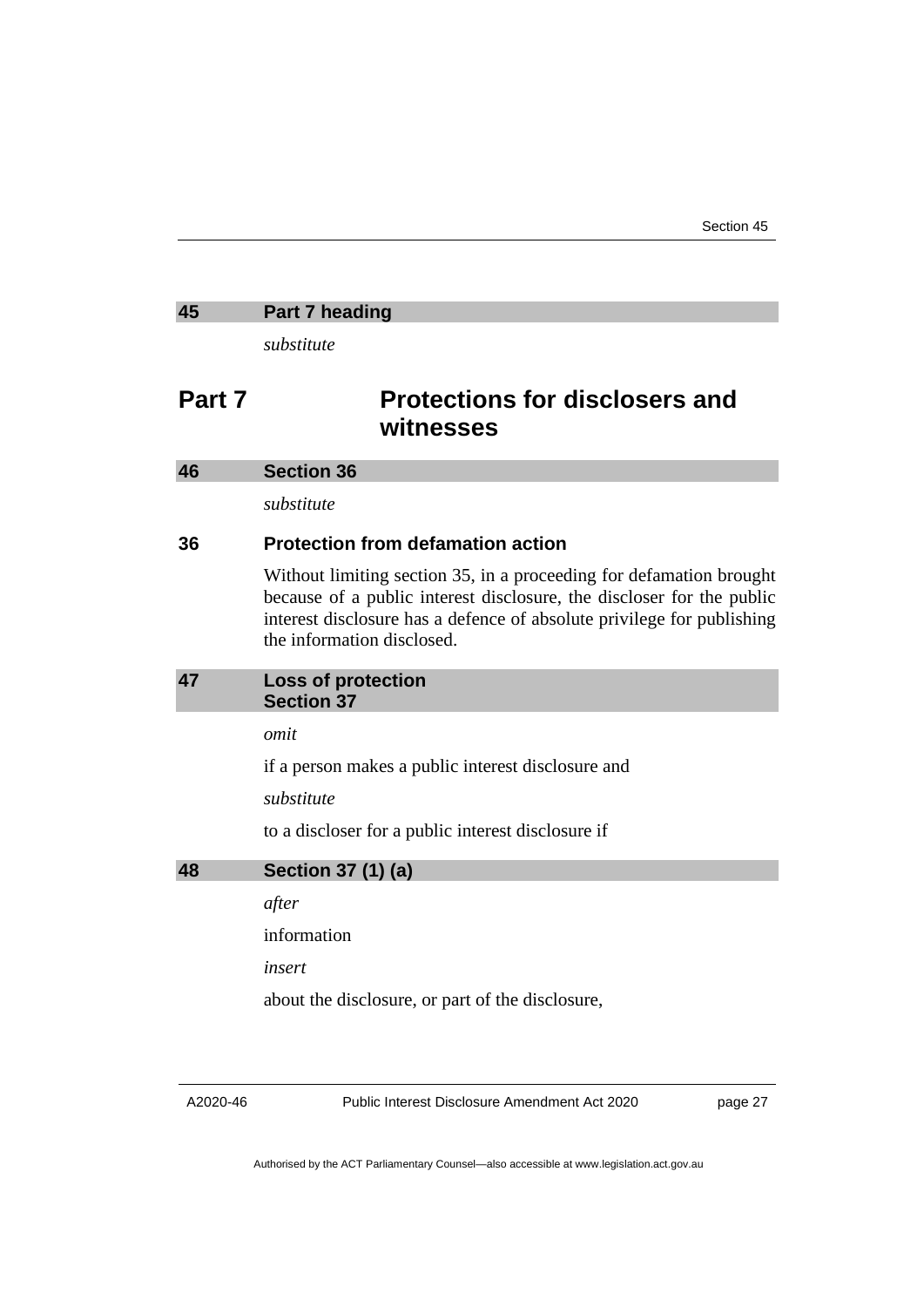<span id="page-31-2"></span><span id="page-31-1"></span><span id="page-31-0"></span>

| 49 |     | Section 37 (1) (b)                                                                                                                                                                  |
|----|-----|-------------------------------------------------------------------------------------------------------------------------------------------------------------------------------------|
|    |     | after                                                                                                                                                                               |
|    |     | disclosure                                                                                                                                                                          |
|    |     | insert                                                                                                                                                                              |
|    |     | , or part of the disclosure,                                                                                                                                                        |
| 50 |     | <b>Section 37 (2)</b>                                                                                                                                                               |
|    |     | after                                                                                                                                                                               |
|    |     | disclosure                                                                                                                                                                          |
|    |     | insert                                                                                                                                                                              |
|    |     | , or part of the disclosure                                                                                                                                                         |
| 51 |     | <b>Damages for detrimental action</b><br><b>Section 41 (1)</b>                                                                                                                      |
|    |     | after                                                                                                                                                                               |
|    |     | else                                                                                                                                                                                |
|    |     | insert                                                                                                                                                                              |
|    |     | because of a public interest disclosure                                                                                                                                             |
| 52 |     | <b>Section 42</b>                                                                                                                                                                   |
|    |     | substitute                                                                                                                                                                          |
| 42 |     | Injunction to prevent detrimental action etc                                                                                                                                        |
|    | (1) | On application, the Supreme Court may—                                                                                                                                              |
|    |     | (a) if satisfied that a person has taken detrimental action because of<br>a public interest disclosure—order the person who took the<br>detrimental action to remedy the action; or |
|    |     |                                                                                                                                                                                     |

<span id="page-31-3"></span>page 28 Public Interest Disclosure Amendment Act 2020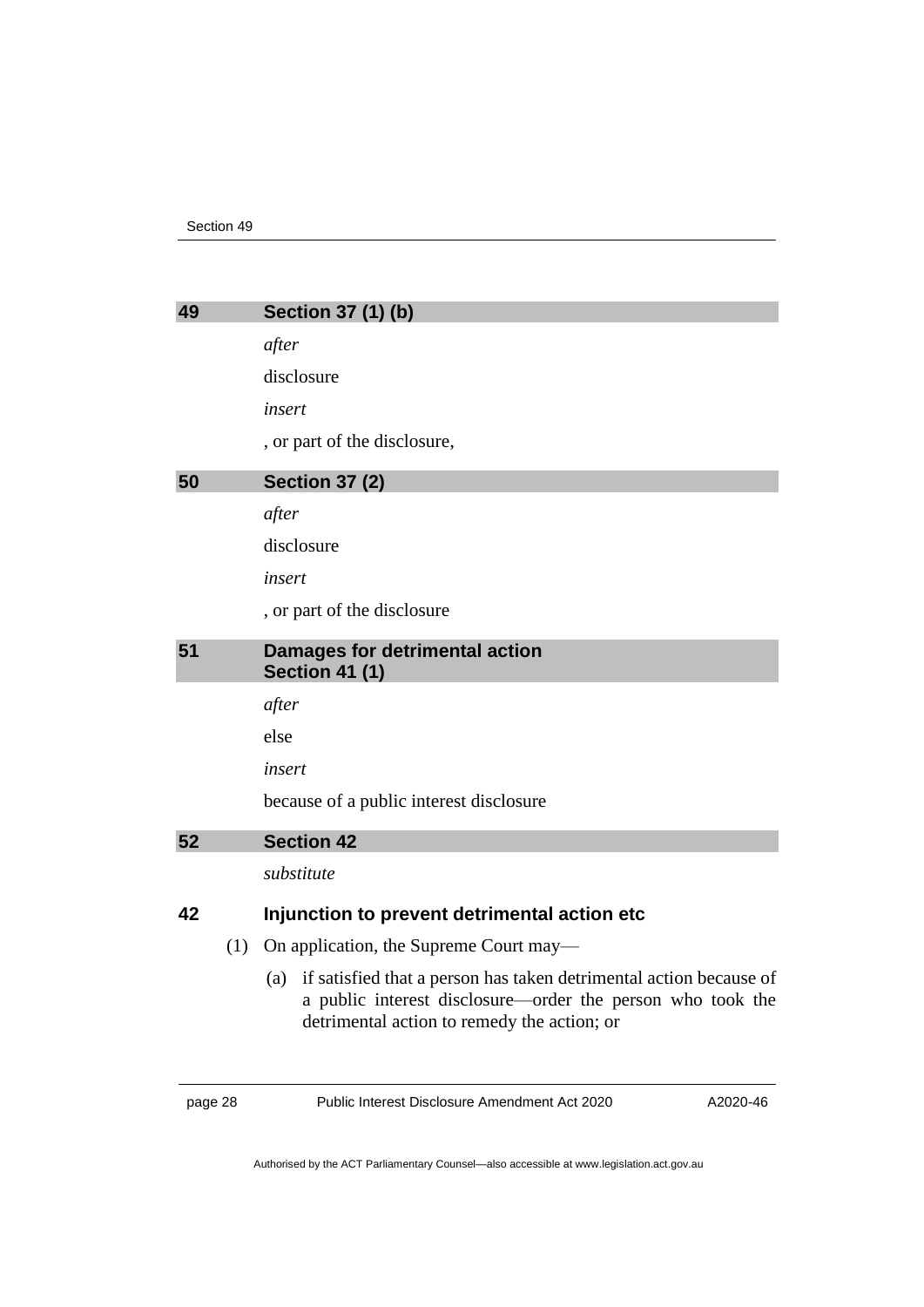- (b) if satisfied that a person is taking, or is likely to take, detrimental action because of a public interest disclosure—grant an injunction to prevent the detrimental action being taken.
- (2) An application may be made by—
	- (a) the integrity commissioner; or
	- (b) the discloser for the public interest disclosure; or
	- (c) a person against whom the detrimental action has been or is likely to be taken.
- (3) The Supreme Court may grant an interim injunction restraining a person from taking detrimental action because of a public interest disclosure before deciding an application for an injunction under this section.

#### **42A Protection of witnesses**

- (1) A person is not subject to criminal or civil liability because the person (voluntarily or otherwise) gives information, produces a document or answers a question in relation to a public interest disclosure if—
	- (a) the person does so at the request of the investigating entity for the public interest disclosure; and
	- (b) the information, document or answer is relevant to the investigation of the public interest disclosure by the entity.
- (2) However, if the information, document or answer relates to the person's own conduct, this section does not affect their liability for the conduct.

A2020-46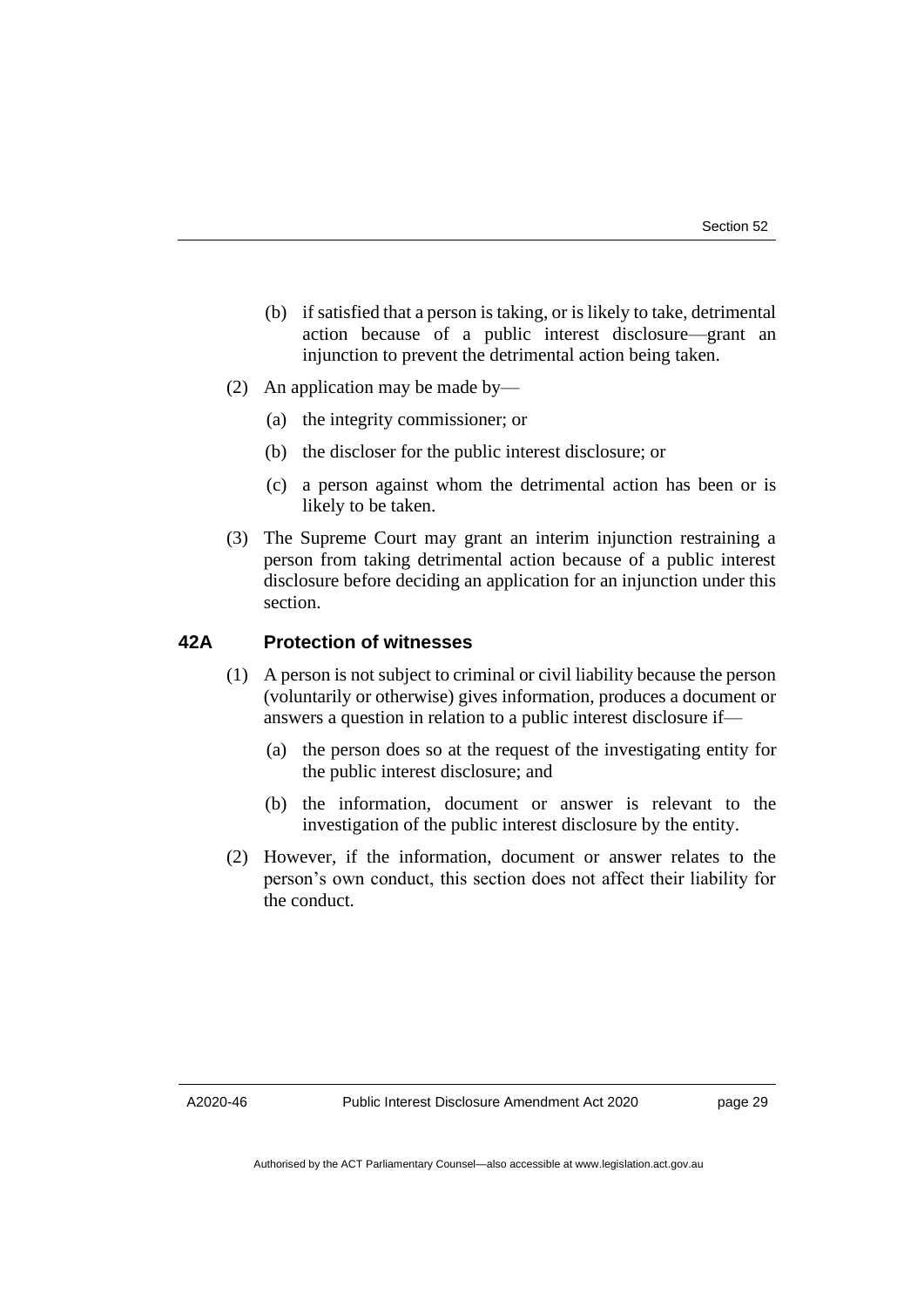# <span id="page-33-1"></span><span id="page-33-0"></span>**53 Protection of officials from liability Section 43 (3), definition of** *official***, paragraph (a)** *before* commissioner *insert* integrity **54 Section 43 (3), definition of** *official***, paragraph (d)** *substitute* (d) an investigating entity other than the integrity commissioner; or **55 Offences—use or divulge protected information Section 44 (6), definition of** *person to whom this section applies***, paragraph (a) (i)** *before* commissioner

<span id="page-33-2"></span>*insert* integrity

### <span id="page-33-3"></span>**56 Section 44 (6), definition of** *person to whom this section applies***, paragraph (a) (iv)**

*substitute*

(iv) an investigating entity other than the integrity commissioner; or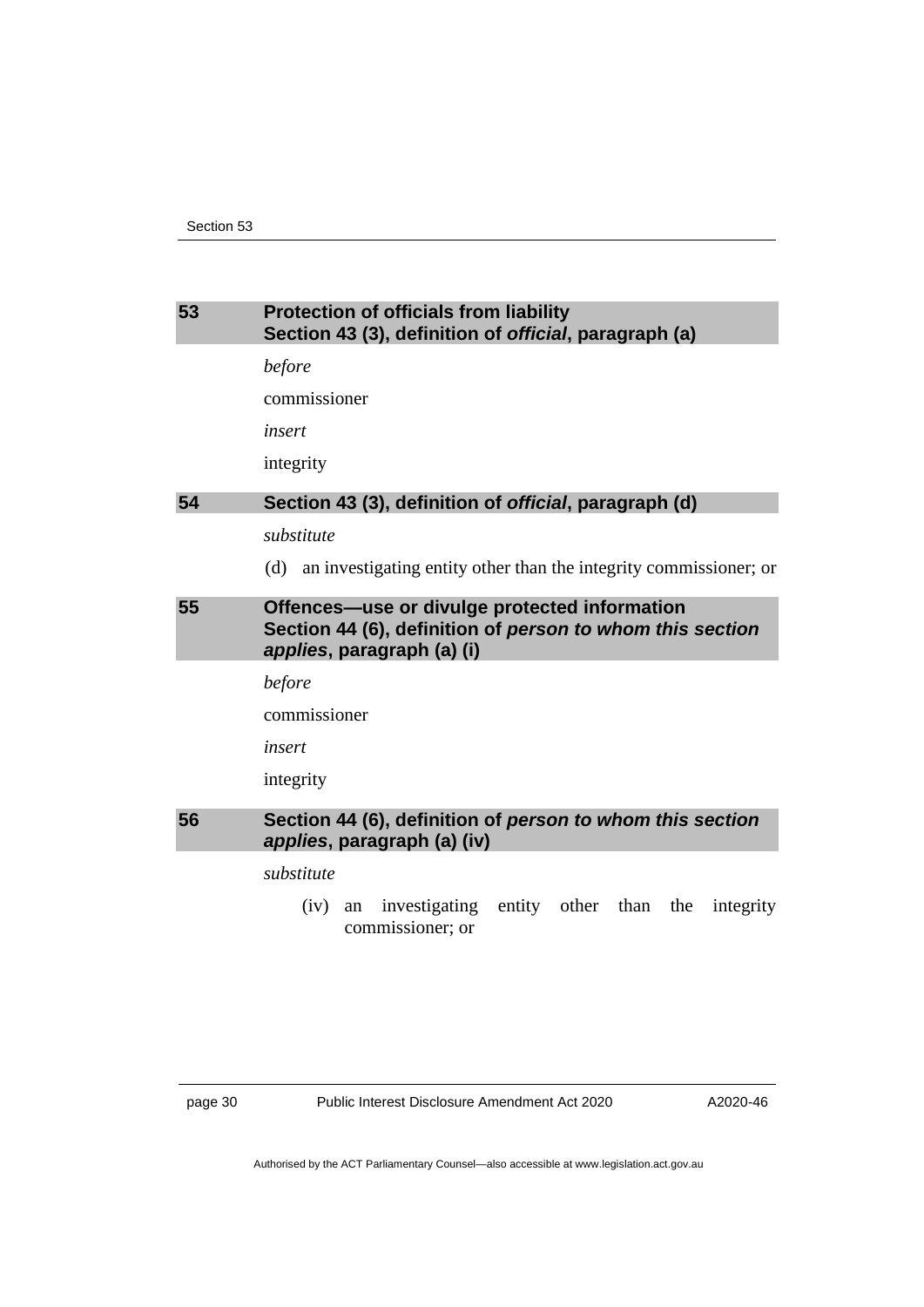<span id="page-34-1"></span><span id="page-34-0"></span>

| 57       |     | Section 44 (6), definition of protected information,<br>examples                                                                                                                                                                         |
|----------|-----|------------------------------------------------------------------------------------------------------------------------------------------------------------------------------------------------------------------------------------------|
|          |     | after                                                                                                                                                                                                                                    |
|          |     | discloser                                                                                                                                                                                                                                |
|          |     | insert                                                                                                                                                                                                                                   |
|          |     | for the public interest disclosure                                                                                                                                                                                                       |
| 58       |     | <b>New section 45</b>                                                                                                                                                                                                                    |
|          |     | insert                                                                                                                                                                                                                                   |
| 45       |     | Annual reporting by integrity commissioner                                                                                                                                                                                               |
|          | (1) | The integrity commissioner must include the following information<br>in the commission annual report for each year:                                                                                                                      |
|          |     | the number of disclosures of disclosable conduct given to the<br>(a)<br>integrity commissioner under section 17;                                                                                                                         |
|          |     | the number of disclosures of disclosable conduct taken to be<br>(b)<br>public interest disclosures under section 17A (3);                                                                                                                |
|          |     | the number of disclosures of disclosable conduct not taken to be<br>(c)<br>public interest disclosures under section 17A (3);                                                                                                            |
|          |     | for a disclosure of disclosable conduct not taken to be a public<br>(d)<br>interest disclosure under section $17A(3)$ —information about<br>the ground the integrity commissioner was not satisfied of in<br>relation to the disclosure; |
|          |     | referrals under<br>the<br>number<br>of<br>(e)<br>section 19 (Integrity<br>commissioner—investigate or refer public interest disclosure);                                                                                                 |
|          |     | the number of investigations under section 20, including—<br>(f)                                                                                                                                                                         |
|          |     | for each investigating entity for a public interest<br>(i)<br>disclosure—the number of investigations of public interest<br>disclosures by the entity; and                                                                               |
| A2020-46 |     | Public Interest Disclosure Amendment Act 2020<br>page 31                                                                                                                                                                                 |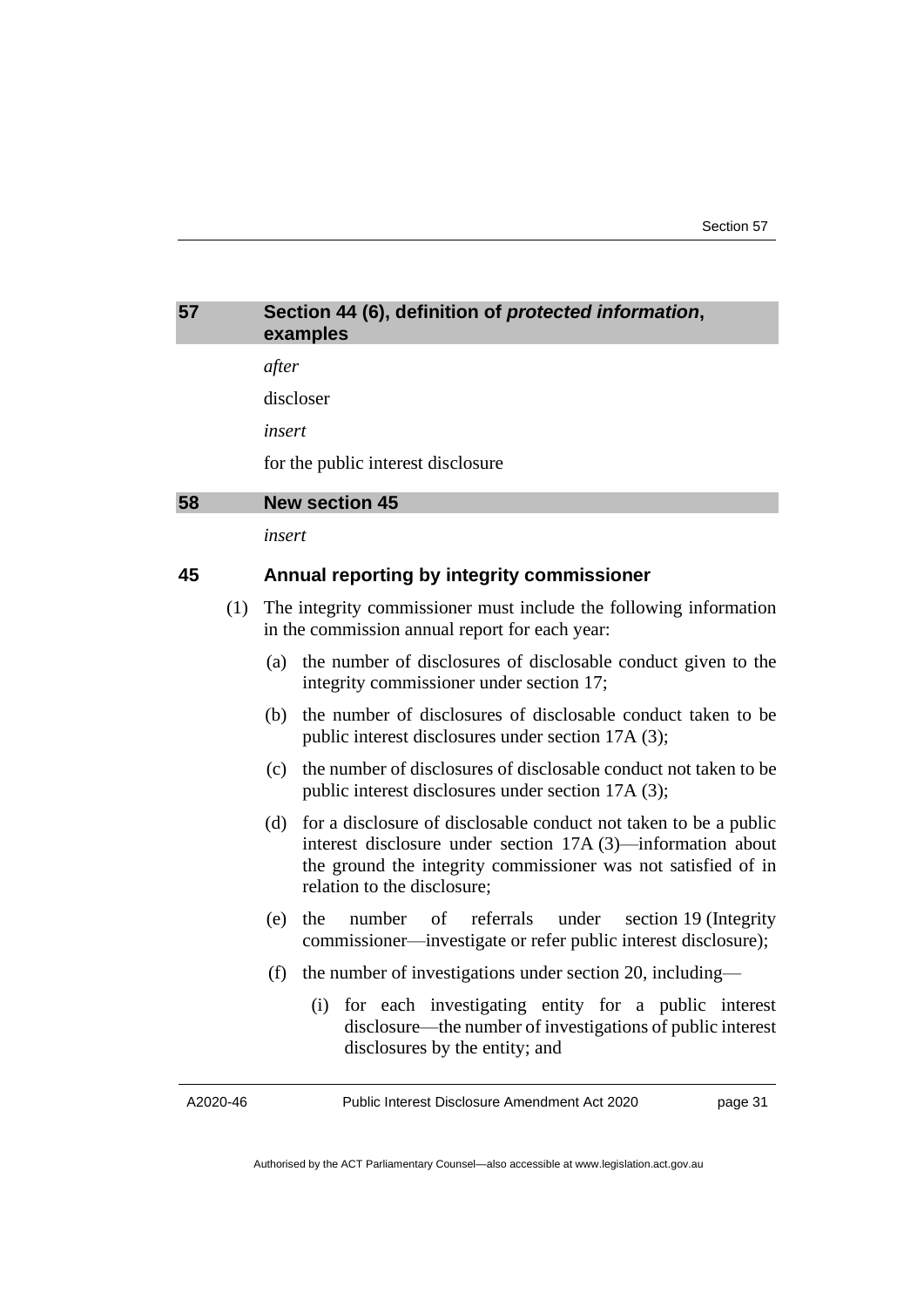- (ii) whether, on investigation, the public interest disclosure was about disclosable conduct; and
- (iii) the number of investigations brought to an end under section 20; and
- (iv) the ground mentioned in section 20 (2) for ending the investigation;
- (g) the number of referrals under section 21 (Referral to chief police officer);
- (h) information about any action taken in accordance with section 24 (Public sector entity must take action);
- (i) the number of reviews under section 29 (Integrity commissioner may review decisions);
- (j) the number of reports under section 30 (Report by integrity commissioner);
- (k) the number of prosecutions under section 40 (Offence—taking detrimental action);
- (l) information about education and training programs about disclosable conduct and public interest disclosures undertaken or coordinated by the integrity commissioner.
- (2) In this section:

*commission annual report*—see the *[Integrity Commission Act 2018](http://www.legislation.act.gov.au/a/2018-52)*, section 217.

### <span id="page-35-0"></span>**59 Approved forms Section 46**

*omit*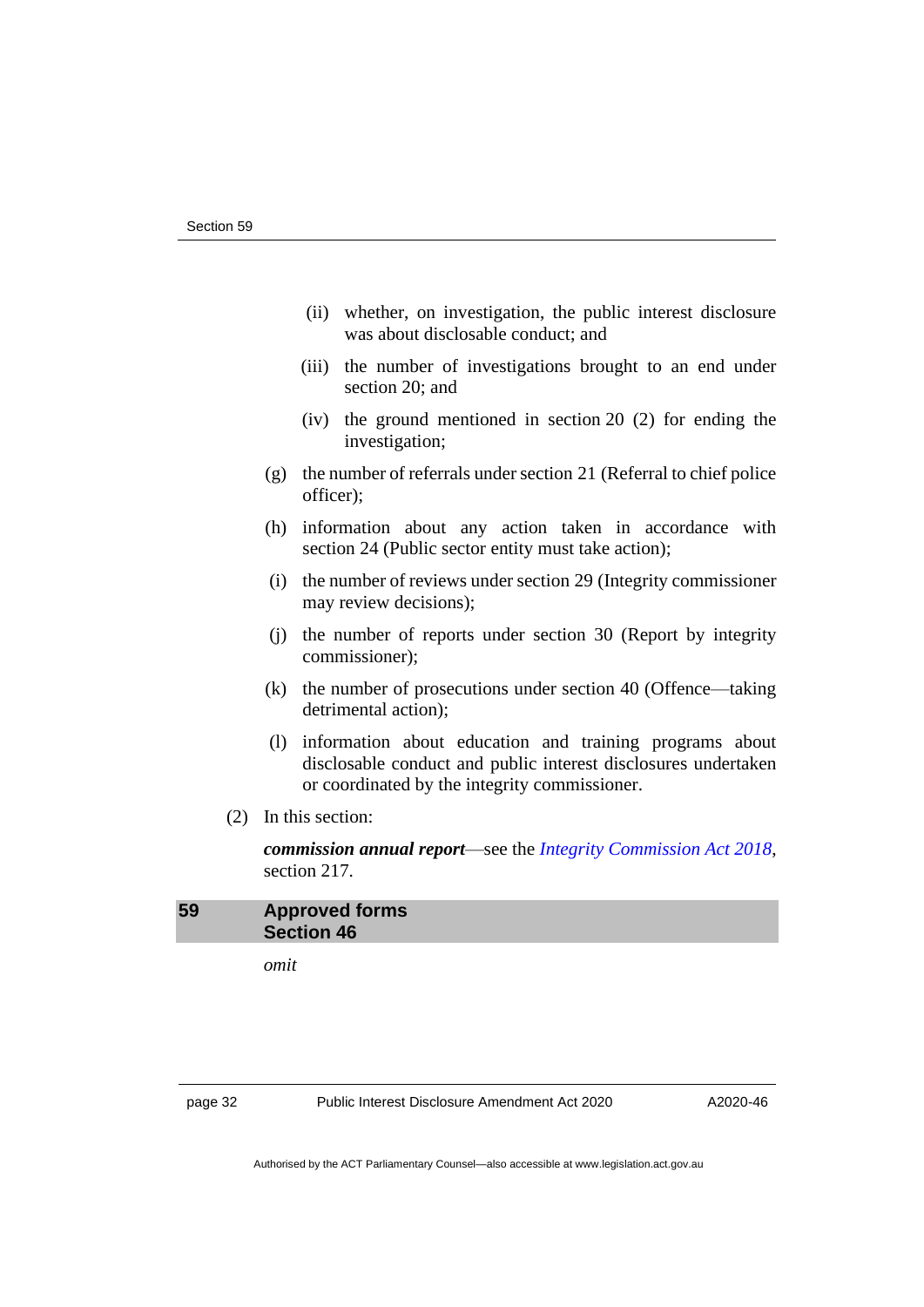#### <span id="page-36-0"></span>**60 New section 48**

*insert*

#### **48 Review of Act**

- (1) The Minister must, in consultation with the Speaker, review the operation of this Act—
	- (a) at the same time as the Minister reviews the *[Integrity](http://www.legislation.act.gov.au/a/2018-52)  [Commission Act 2018](http://www.legislation.act.gov.au/a/2018-52)* under section 303 of that Act; and
	- (b) in conjunction with that Act.
- (2) The Minister must present a report of the review to the Legislative Assembly at the same time the Minister presents a report of the review of the *[Integrity Commission Act 2018](http://www.legislation.act.gov.au/a/2018-52)* under section 303 (2) of that Act.

#### <span id="page-36-1"></span>**61 Dictionary, note 2**

*insert*

public sector standards commissioner

<span id="page-36-2"></span>**62 Dictionary, definitions of** *commissioner* **and** *contact details*

*omit*

<span id="page-36-3"></span>

| 63<br>Dictionary, definition of <i>discloser</i> |
|--------------------------------------------------|
|--------------------------------------------------|

*substitute*

*discloser*, for a public interest disclosure, means the person who discloses disclosable conduct that is taken to be a public interest disclosure under—

- (a) section 17A (2); or
- (b) section 27 (4).

A2020-46

Public Interest Disclosure Amendment Act 2020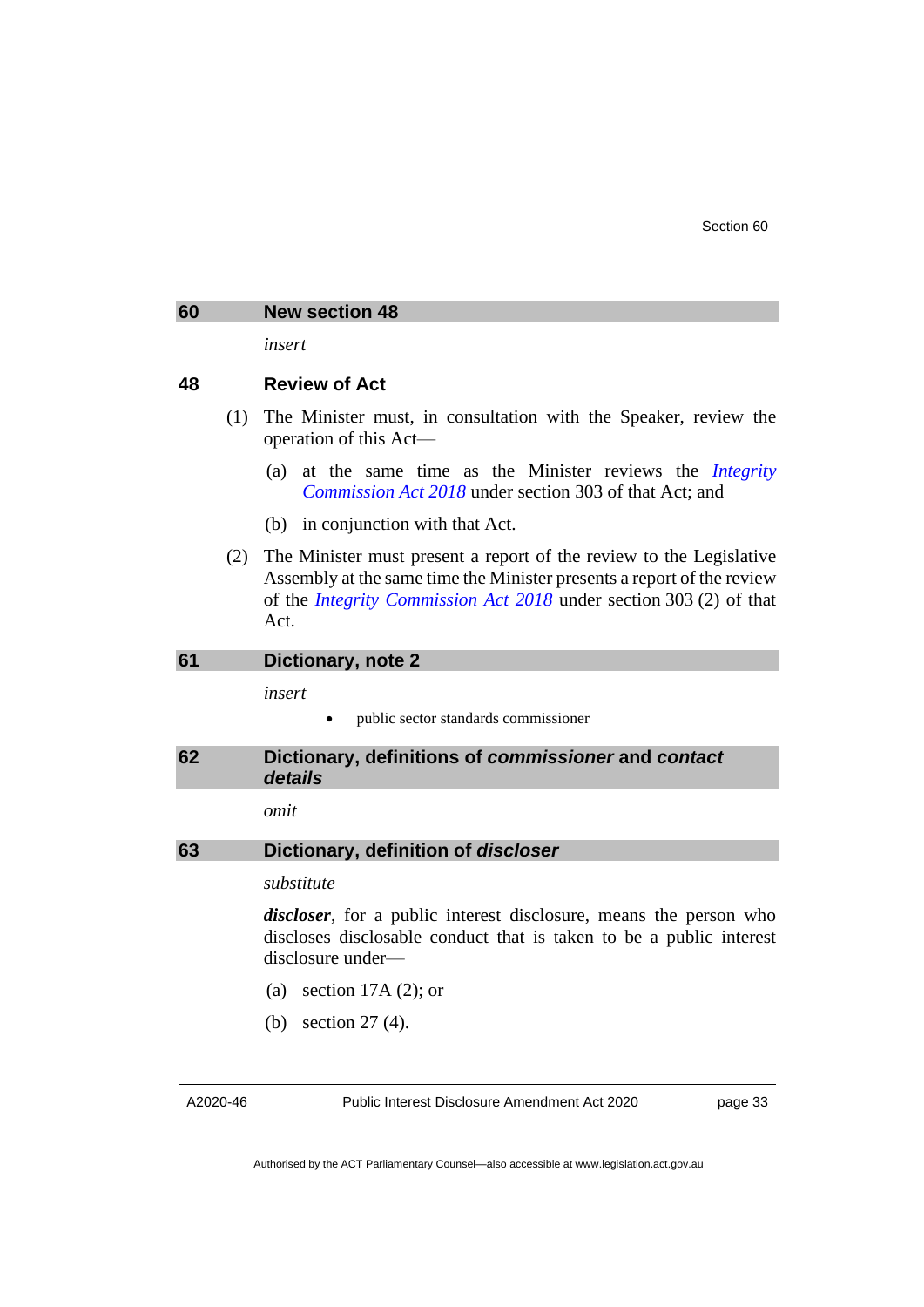# <span id="page-37-0"></span>**64 Dictionary, definition of** *disclosure officer*

*omit*

public interest disclosure

*substitute*

disclosure of disclosable conduct

# <span id="page-37-1"></span>**65 Dictionary, definition of** *investigating entity*

*substitute*

*investigating entity*, for an investigation of a public interest disclosure—see section 18.

page 34 Public Interest Disclosure Amendment Act 2020

A2020-46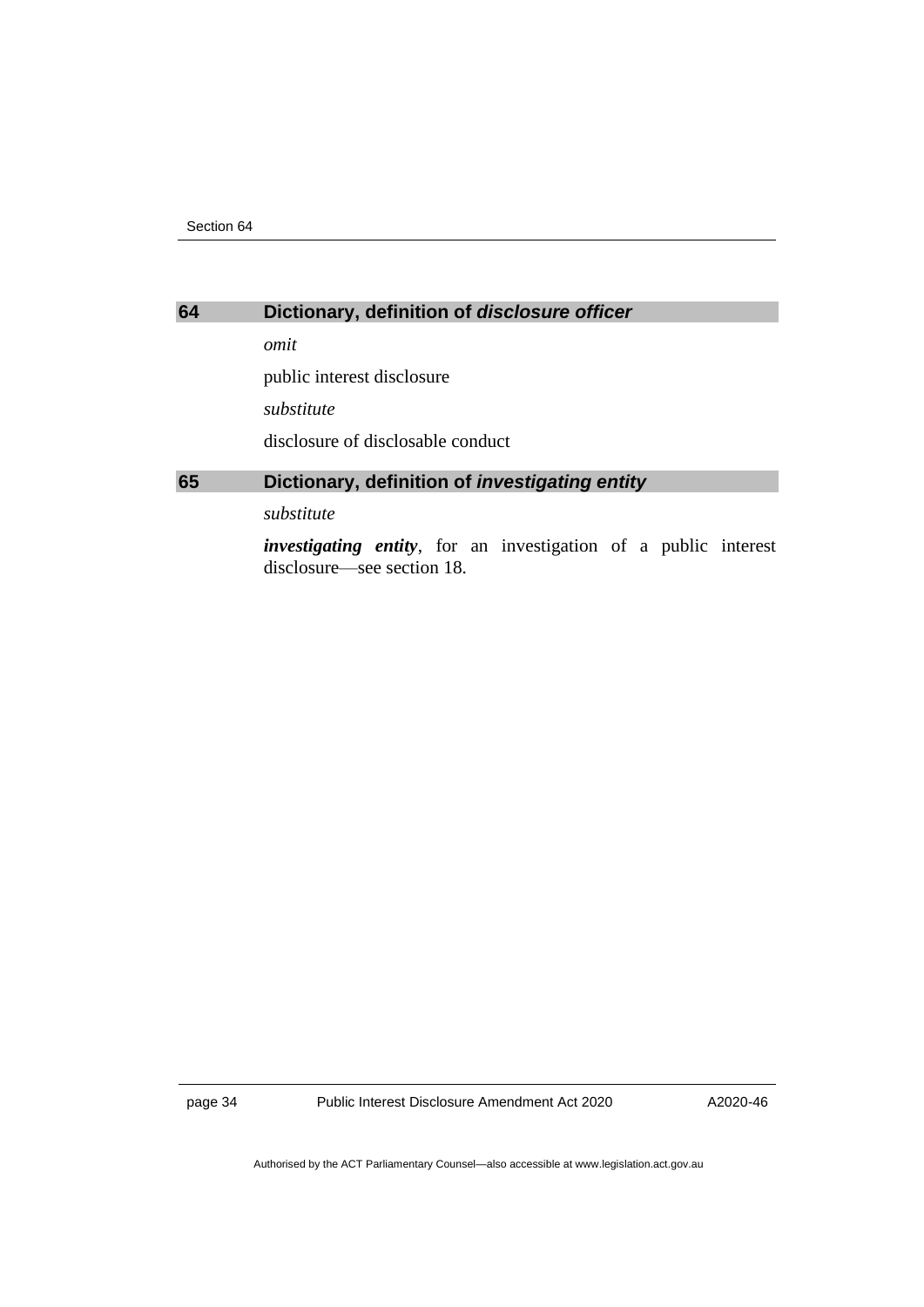# <span id="page-38-0"></span>**Schedule 1 Consequential and other amendments**

<span id="page-38-1"></span>(see s 3)

# **Part 1.1 Freedom of Information Act 2016**

### **[1.1] Schedule 1, new section 1.9 (2)**

#### *insert*

(2) Information that would, or could reasonably be expected to, disclose the identity of a person who gives information, produces a document or answers a question in relation to an investigation of a public interest disclosure under the *[Public Interest Disclosure Act](http://www.legislation.act.gov.au/a/2012-43) 2012.*

# <span id="page-38-2"></span>**Part 1.2 Integrity Commission Act 2018**

# **[1.2] Section 24, new note**

*insert*

*Note 2* The commissioner has functions under the *[Public Interest Disclosure](http://www.legislation.act.gov.au/a/2012-43)  Act [2012](http://www.legislation.act.gov.au/a/2012-43)*.

A2020-46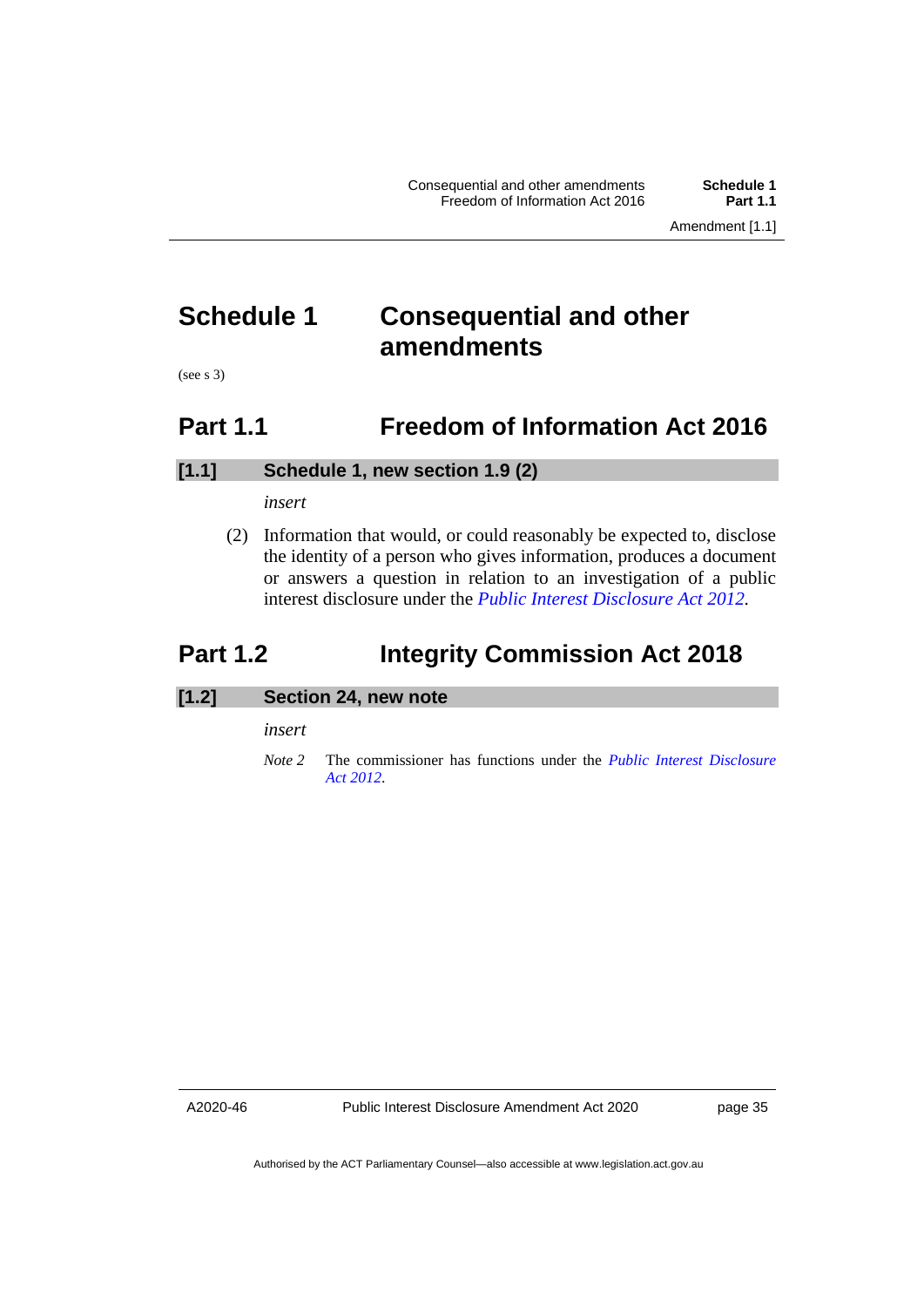#### **[1.3] Section 40**

*substitute*

# **40 Commissioner—acting appointment**

- *Note* The Speaker has power to appoint an acting commissioner if the position is vacant or if the commissioner cannot for any reason exercise a function (see [Legislation Act,](http://www.legislation.act.gov.au/a/2001-14) s 209 (1)).
- (1) The Speaker must not appoint a person to act as commissioner unless satisfied that the person has extensive knowledge of, and experience in—
	- (a) criminal investigation or criminal adjudication; or
	- (b) law enforcement or the conduct of investigations; or
	- (c) public administration, governance or government.
- (2) An acting appointment must be made in consultation with the relevant Assembly committee.
- (3) An acting appointment must not be for a term longer than 6 months.
- (4) To remove any doubt, concurrent appointments may be made.

#### **Example—concurrent appointment**

If the commissioner has a conflict of interest in relation to an investigation, the Speaker may appoint an acting commissioner to perform functions of the commissioner in relation to the investigation while the commissioner continues to perform their other functions.

- (5) To remove any doubt—
	- (a) subsections (1) and (2) displace the [Legislation Act,](http://www.legislation.act.gov.au/a/2001-14) section 209 (2) and (3); and
	- (b) subsection (3) displaces the [Legislation Act,](http://www.legislation.act.gov.au/a/2001-14) section 221 (1) and (2); and
	- (c) the remaining provisions of the [Legislation Act,](http://www.legislation.act.gov.au/a/2001-14) part 19.3 (Appointments) apply in relation to an acting appointment.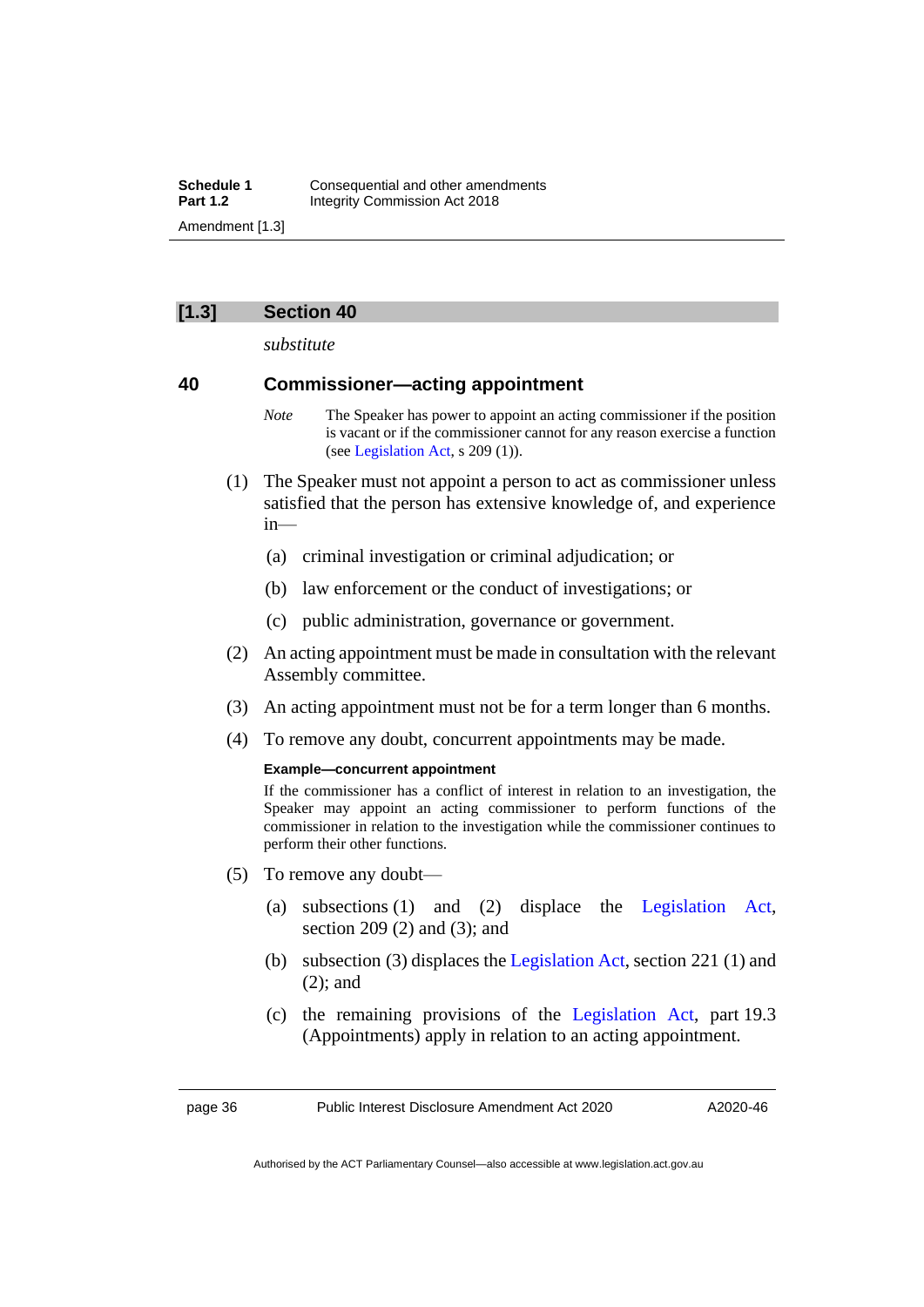# **[1.4] New section 59A**

*insert*

### **59A Certain disclosures under Public Interest Disclosure Act 2012 may be corruption complaints**

- (1) This section applies if—
	- (a) a person discloses information about conduct under the *[Public](http://www.legislation.act.gov.au/a/2012-43)  [Interest Disclosure Act 2012](http://www.legislation.act.gov.au/a/2012-43)*, part 3 (Disclosing disclosable conduct); and
	- (b) the disclosure is assessed by the integrity commissioner under that [Act,](https://www.legislation.act.gov.au/a/2012-43/) section 17A (2) (When disclosure of disclosable conduct given to integrity commissioner is a public interest disclosure); and
	- (c) the disclosure is not taken to be a public interest disclosure under that [Act,](https://www.legislation.act.gov.au/a/2012-43/) s 17A (3), because the commissioner is not satisfied that the disclosure is about disclosable conduct; and
	- (d) the integrity commissioner suspects on reasonable grounds that the conduct in the disclosure may constitute corrupt conduct.
- (2) The disclosure is taken to be a corruption complaint made by the person to the commission under section 57 (Anyone may make corruption complaint).

# **[1.5] New section 218 (1) (ca)**

*insert*

(ca) disclosures under the *[Public Interest Disclosure Act 2012](http://www.legislation.act.gov.au/a/2012-43)* taken to be corruption complaints under section 59A (Certain disclosures under Public Interest Disclosure Act 2012 may be corruption complaints), including a description of each disclosure;

A2020-46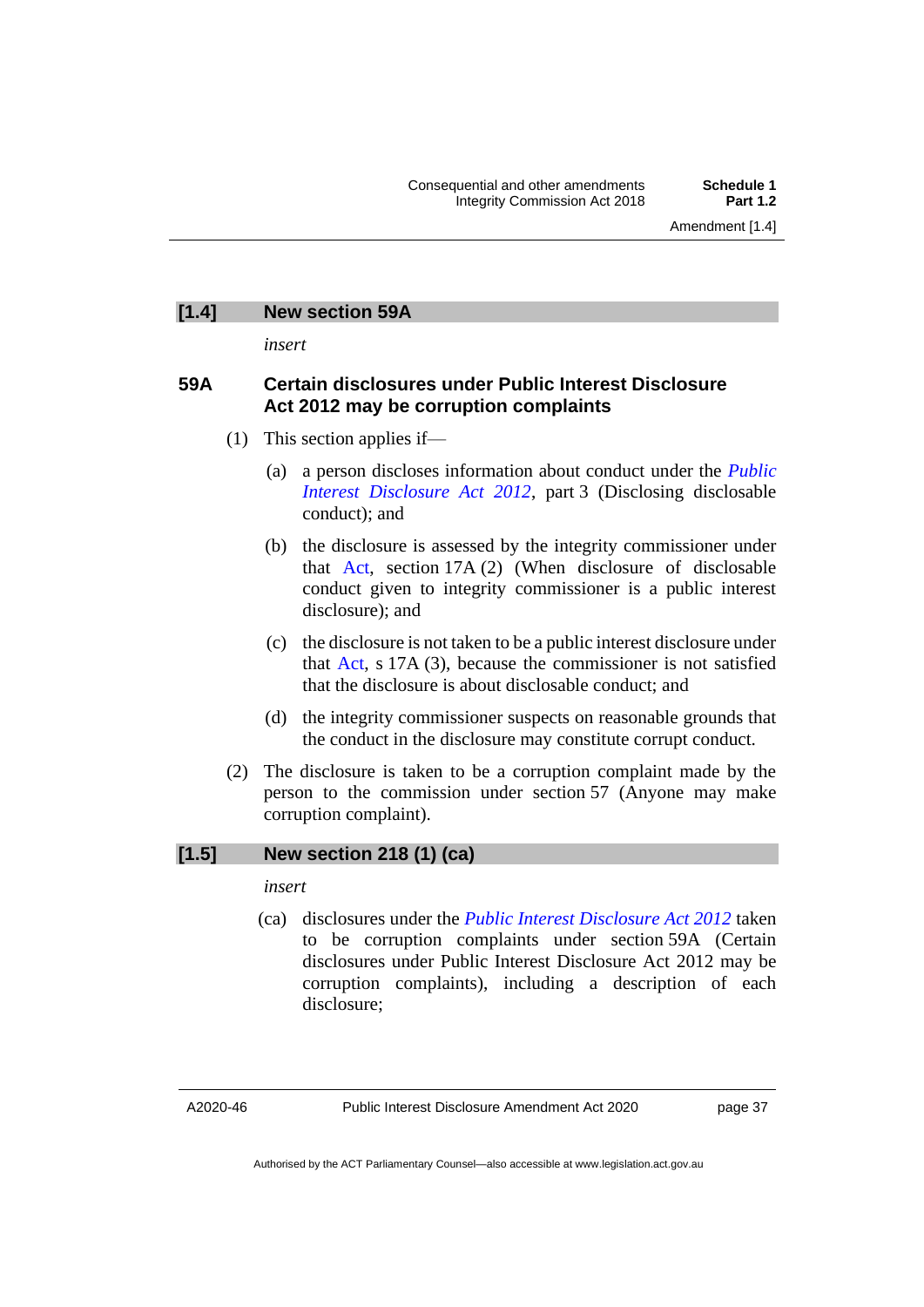### **[1.6] Section 246**

*substitute*

#### **246 Inspector—acting appointment**

- *Note* The Speaker has power to appoint an acting inspector if the position is vacant or if the inspector cannot for any reason exercise a function (see [Legislation Act,](http://www.legislation.act.gov.au/a/2001-14) s 209 (1)).
- (1) The Speaker must not appoint a person to act as inspector unless satisfied that the person has extensive knowledge of, and experience in—
	- (a) criminal investigation or criminal adjudication; or
	- (b) law enforcement or the conduct of investigations; or
	- (c) public administration, governance or government.
- (2) An acting appointment must be made in consultation with the relevant Assembly committee.
- (3) An acting appointment must not be for a term longer than 6 months.
- (4) To remove any doubt, concurrent appointments may be made.

#### **Example—concurrent appointment**

If the inspector has a conflict of interest in relation to an investigation, the Speaker may appoint an acting inspector to perform functions of the inspector in relation to the investigation while the inspector continues to perform their other functions.

- (5) To remove any doubt—
	- (a) subsections (1) and (2) displace the [Legislation Act,](http://www.legislation.act.gov.au/a/2001-14) section 209 (2) and (3); and
	- (b) subsection (3) displaces the [Legislation Act,](http://www.legislation.act.gov.au/a/2001-14) section 221 (1) and (2); and
	- (c) the remaining provisions of the [Legislation Act,](http://www.legislation.act.gov.au/a/2001-14) part 19.3 (Appointments) apply in relation to an acting appointment.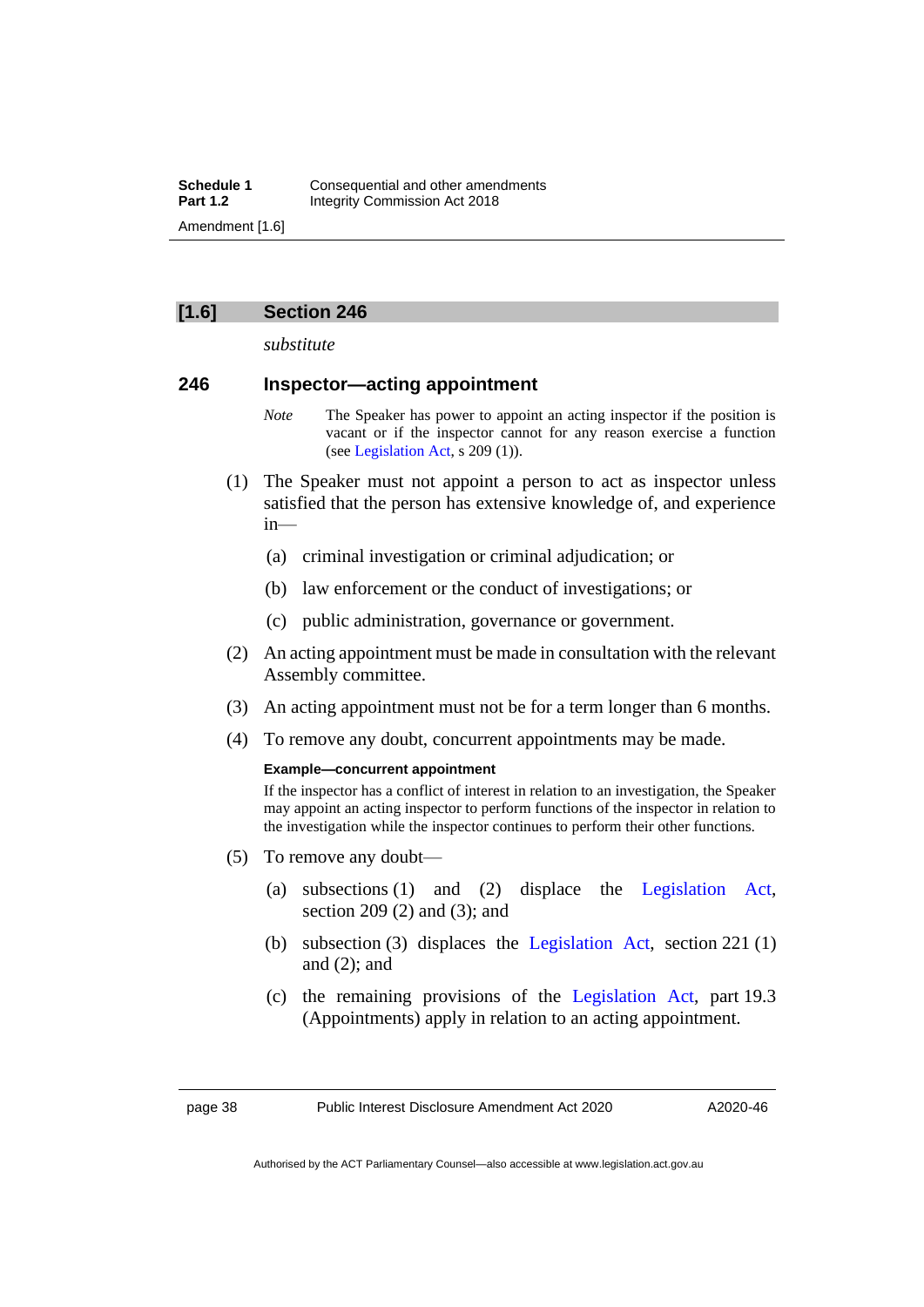# **[1.7] Section 286 (4) and example**

#### *substitute*

(4) Section 40 (Commissioner—acting appointment) applies to the appointment of the special investigator as if it were an appointment of an acting commissioner.

# **[1.8] New section 289 (3) and (4)**

#### *insert*

- (3) For this section, the complainant has not *published* the information if the complainant disclosed the information under the *[Public Interest](http://www.legislation.act.gov.au/a/2012-43)  [Disclosure Act 2012](http://www.legislation.act.gov.au/a/2012-43)* in the reasonable belief that the information was about disclosable conduct.
- (4) In this section:

*disclosable conduct*—see the *[Public Interest Disclosure Act 2012](http://www.legislation.act.gov.au/a/2012-43)*, dictionary.

# <span id="page-42-0"></span>**Part 1.3 Ombudsman Act 1989**

# **[1.9] Section 5 (3) (b) (ii)**

*omit* section 34 (1) *substitute* section 34 (4)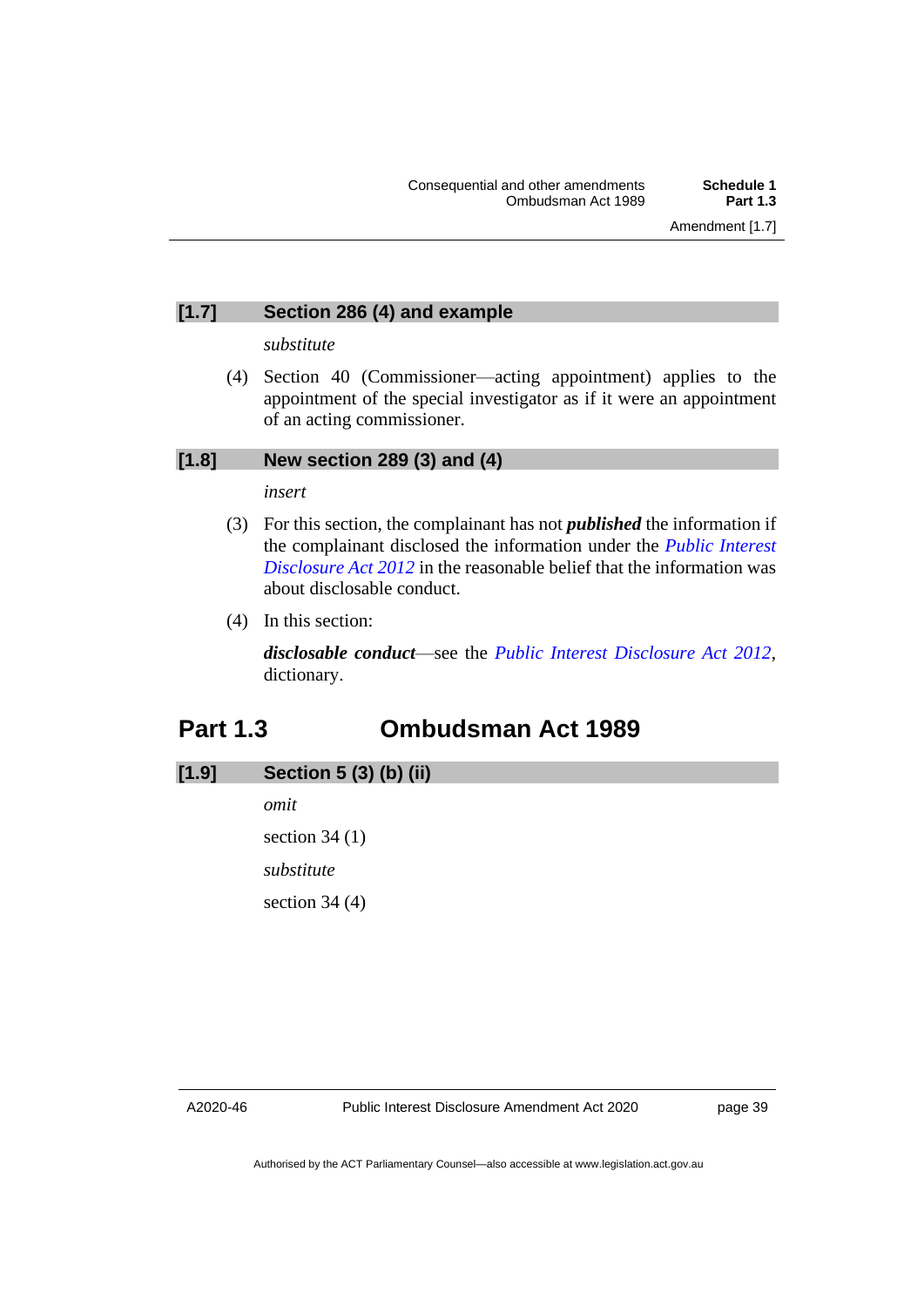# <span id="page-43-0"></span>**Part 1.4 Public Sector Management Act 1994**

# **[1.10] Section 143, note**

*omit*

page 40 Public Interest Disclosure Amendment Act 2020

A2020-46